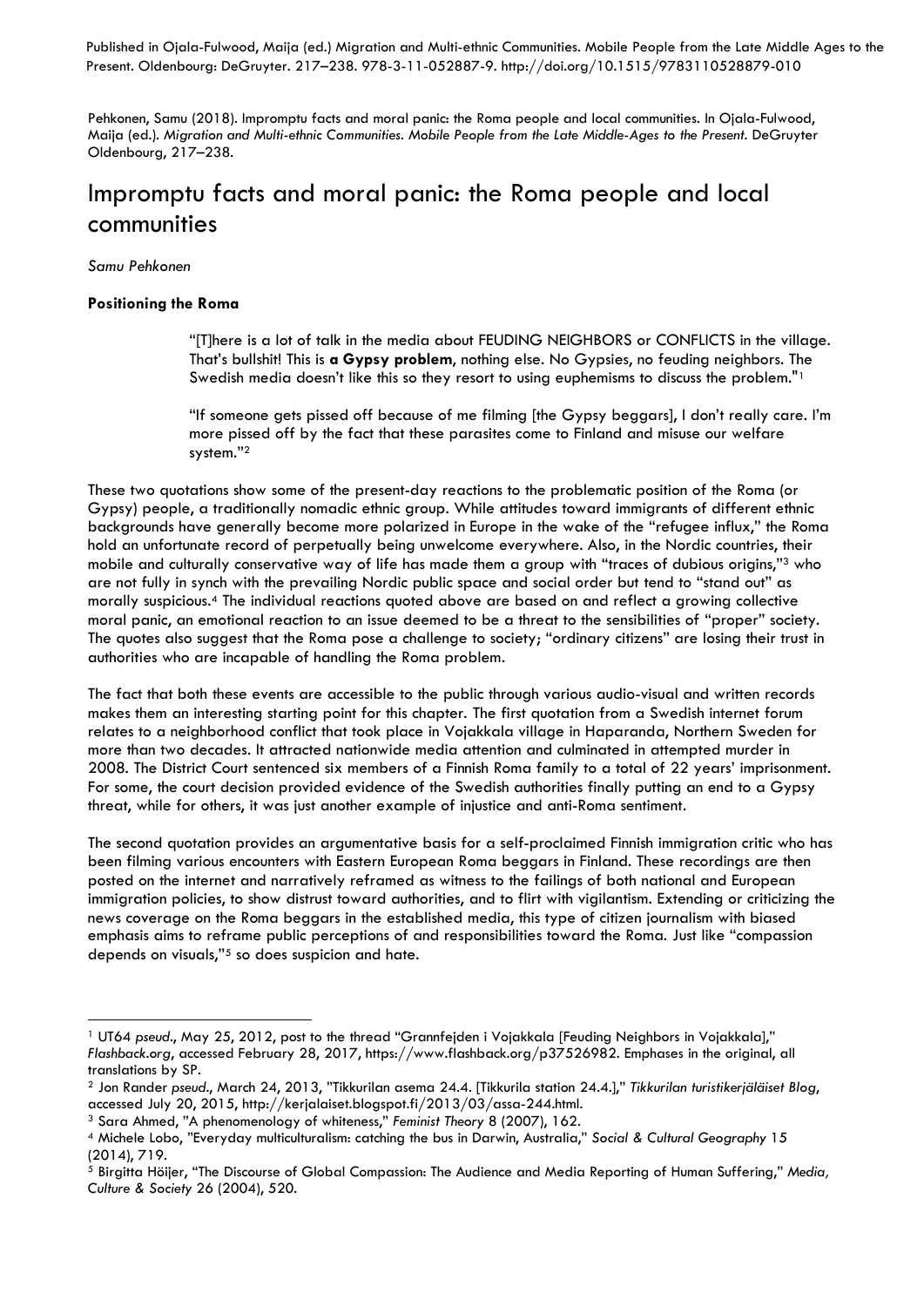Although the Roma in these two cases are ethnically different (i.e., in the neighbor conflict, the family belongs to a group of Finnish Kale Gypsies with a 500-year history of gradual integration into Finnish and Swedish societies, while the Roma beggars present a group of poverty-driven Roma whose recent mobility to Finland resulted from the Eastern enlargement of the European Union [EU] in 2007), the framing of the Roma problem is nevertheless very similar. A strong moral element persists in categorizing the Roma as parasites and troublemakers. This historically layered arguments made on the Roma people across Europe, linking them to "animal-like behavior, violence, immorality, deception and parasitism," <sup>6</sup> fuel hate speech and even physical harassment against the Roma. Also shared is a pessimistic view of the state authorities; the majority of the population questions the authorities' abilities and willingness to act under fear of being labelled "racist." Furthermore, in both cases, beneath the actual interactions swarm the circulation and production of truths and lies, a discussion where the other party – the Roma – is relegated to the position of muted objects. From the mainstream point of view, the Roma's agency is not considered, but rather, the morally suspicious outcomes of their actions are all that is counted.

My aim in this chapter is to walk through these documented encounters and to analyze morality as a practical accomplishment in a fashion inspired by the tradition of ethnomethodological research.<sup>7</sup> This perspective does not provide an answer to the question of why certain values are deemed moral/immoral at a particular moment in history. Neither is it an effort to moralize the dubious acts of those involved in the actions described. Rather, the ethnomethodological approach allows for an investigation of the mundane, of members' sense-making practices, and of how social and moral orders are interactionally negotiated and implemented.<sup>8</sup> The documents used do not necessarily bring up historical facts, but rather, they reveal how turns in conversation are portrayed as "impromptu facts," information that is easy to find and that by intuition fits the situation. I argue that these impromptu facts are seemingly easy to "reuse" in other contexts where similar racist accusations are played out.

This chapter sheds light on the ways in which mundane racialist choreographies<sup>9</sup> are enacted *in* the public space and *for* the public. I look at two layers of choreographed encounters between the Roma people and the majority of the population. The feuding neighbors builds on mediated reports of the attempted murder – mainly news articles, court decisions, and internet discussion forums. The case of the street beggars builds on multimodal interaction analysis of the videos as records of street encounters. The chapter illustrates the methods participants use to manage and maintain their prospective projects in the heat of the interaction, and how the singular events are connected to broader historical cause-and-effect relationships. Finally, the chapter argues that by studying present-day racist encounters, we can detect how derogatory attitudes are legitimized by virtue of their historical factuality and supposed relationships. As historians and social scientists, we possess an obligation to guide the discussion toward including minorities' points of view.<sup>10</sup>

# **From solitary events to impromptu facts and moral panic**

The two central concepts deployed here – moral panic and impromptu facts – need some further clarification. The concept of moral panic indicates that something is utterly threatening the well-being of society and its norms. The literature on moral panic highlights the role of mass media in defining what is morally beyond acceptable and in establishing an understanding that the deviant conduct in question is somehow symptomatic

<sup>1</sup> <sup>6</sup> David Mayall, "Egyptians and Vagabonds. Representations of the Gypsy in Early Modern Official and Rogue Literature," *Immigrants & Minorities* 4 (1997), 71. See also, Nando Sigona, "Locating 'The Gypsy Problem'. The Roma in Italy: Stereotyping, Labelling and 'Nomad Camps'." *Journal of Ethnic and Migration Studies* 31 (2005), 746–47. Anne Hege Simonsen, "'Just like vacuum cleaning...': Reporting the Roma Beggar Tourists in Norway," in *Media in motion: cultural complexity and migration in the Nordic region*, edited by Elisabeth Eide and Kaarina Nikunen (Farnham: Ashgate, 2011), 93–94.

<sup>7</sup> See, Dalvir Samra-Fredericks, "Ethnomethodology and the moral accountability of interaction: Navigating the conceptual terrain of 'face' and face-work," *Journal of Pragmatics* 42 (2010), 2147–49; Lena Jayyusi, "Values and Moral Judgment: Communicative Praxis as a Moral Order," in *Ethnomethodology and the Human Sciences*, edited by Graham Button (Cambridge: Cambridge University Press, 1991), 235 and passim.

<sup>8</sup> Harold Garfinkel, *Studies in Ethnomethodology* (Englewood Cliffs: Prentice-Hall, 1967), 9–10.

<sup>9</sup> For the development of this choreographic approach, see Tarja Väyrynen et al., *Choreographies of Resistance. Mobile Bodies and Relational Politics* (London & New York: Rowman & Littlefield, 2017), 10–19.

<sup>&</sup>lt;sup>10</sup> See Malte Gasche, "State regulation of the Roma in Finland. The international dimension and the minority perspective," *Siirtolaisuus/Migration* 43 (2016): 17.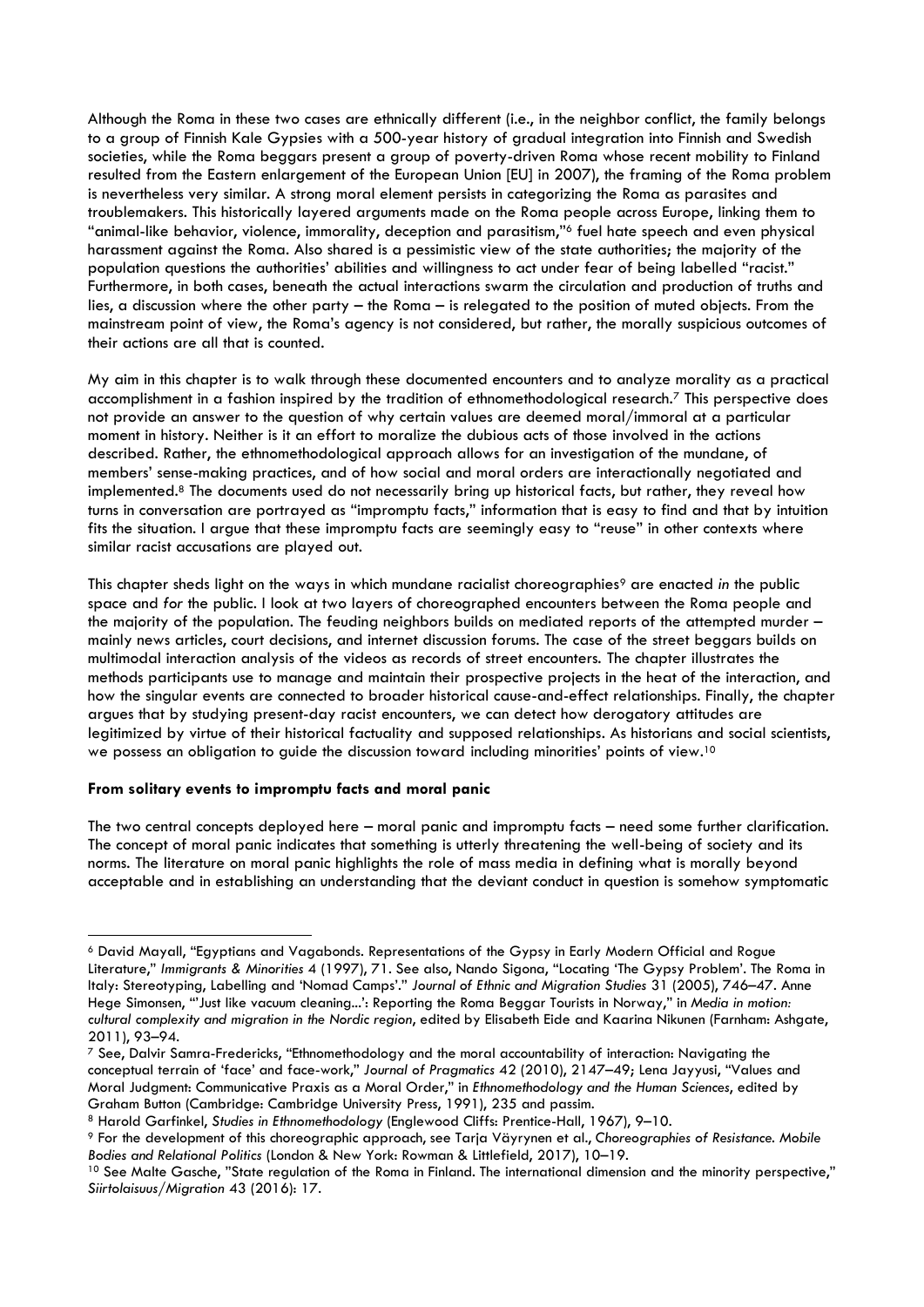of wider moral, social, or cultural breakdowns in society.<sup>11</sup> Equally important is the role that state authorities play in the production of panicking language. As Karina Horsti points out, the media often collaborate with state authorities in their mutual construction of frameworks of control to the degree that the origins of panic become blurred.<sup>12</sup> For example, Anne Hege Simonsen has analyzed representations of Eastern European Roma beggars in Norway. Her analysis shows that the frames of the Roma as criminals, objects of control, and victims were circulated in both the language of state officials and news reporters, while the category of workers, the one that the Roma themselves made use of when giving accounts of their existence in Norway, was non-existent in the public debate. 13

A further layer in the production of moral panic, one that connects it with impromptu facts, is formed by the moral entrepreneurs, such as active online commentators, "concerned members of the public," and selfproclaimed social critics, who often act on the front lines when something happens. Moral entrepreneurs are the ones who often make the first interpretations of solitary events and link them to existing categories and stereotypes, even in the absence of evidence of such connections.<sup>14</sup> Psychologically, spreading misinformation is particularly effective when it appears early in the interpretation process. It can lead to what is called confirmation bias, a tendency to interpret information in a way that confirms one's pre-existing beliefs. <sup>15</sup> In both cases analyzed here, the information available is used in a way that connects individuals' unacceptable conduct to a larger group of people; thus, individual members are portrayed as criminals, unintegrated, and parasites. As the two cases will show, face-to-face encounters on the street and the narrative structure of crime reporting are used to manipulate historical facts; or, if not the facts, at least their temporal and contextual order is distorted for the purpose of certain political agendas, in this case anti-Gypsyism. As the approach of this book is historical, my analytical workings on these cases emphasize the use of historical knowledge as well as the small details through which history is used as a resource in reframing single, often unrelated events into collective moral panic.

Before moving on, a few words about the research data are needed. Written and audio-visual documents from the not-so-distant past are used as semiotic sources handed down to the researcher who nevertheless needs to critically reflect on their value for the research question, as well as mirror the data against established historical research. This can be an arduous task as the chronology is not always clear since the same documents circulate in different discussion forums and threads, and documentary programs use the same audio-visual material in different contexts and for various purposes. In the case of the feuding neighbors, an alternative view of the conflict is not easily found due to the greater amount of outrageous material prevailing on social media. On the other hand, if one looks at the Wikipedia revision history of the Grönfors case, for example, it is obvious that the family's Roma background is a contested tool, and the authors purposefully use it in their efforts to challenge the event's image. Although the case is delicate in terms of the personal information available and the participants' backgrounds, it would have been impossible to anonymize the case. From an ethical point of view, I have taken into consideration that in academic research, the family deserves to be treated by name as a way to challenge the predominantly racist ways in which the case is continuously discussed anonymously online.

# **A short (b)ordered history of the Finnish Roma**

The history of the Roma in Sweden began in 1512 when the first Gypsy families were reported to have arrived in Stockholm.<sup>16</sup> The Stockholm Records book tells about this first encounter in a rather neutral tone:

1

<sup>11</sup> David Garland, "On the Concept of Moral Panic," *Crime, Media, Culture* 4 (2008): 11. The concept of moral panic was introduced in Stanley Cohen, *Folk Devils and Moral Panics: The Creation of the Mods and Rockers* (London: MacGibbon and Kee Ltd, 1973), chapter 1.

<sup>12</sup> Karina Horsti, "Hope and Despair: Representations of Europe and Africa in Finnish news coverage of 'migration crisis'," *Estudos em Comunicacao / Communication Studies* 3 (2008), 131.

<sup>13</sup> Simonsen, "'Just like vacuum cleaning...', 90.

<sup>14</sup> This is why I prefer the phrase "impromptu facts," instead of "alternative facts," which presupposes that they are alternative to something (truth).

<sup>15</sup> Raymond S. Nickerson, "Confirmation Bias: A Ubiquitous Phenomenon in Many Guises", *Review of General Psychology* 2 (1998), 187.

<sup>&</sup>lt;sup>16</sup> Panu Pulma, Suljetut ovet. Pohjoismaiden romanipolitiikka 1500-luvulta EU-aikaan [Closed doors: Nordic Romani policy from the 16th century to the EU era] (Helsinki: Suomalaisen Kirjallisuuden Seura, 2006), 20.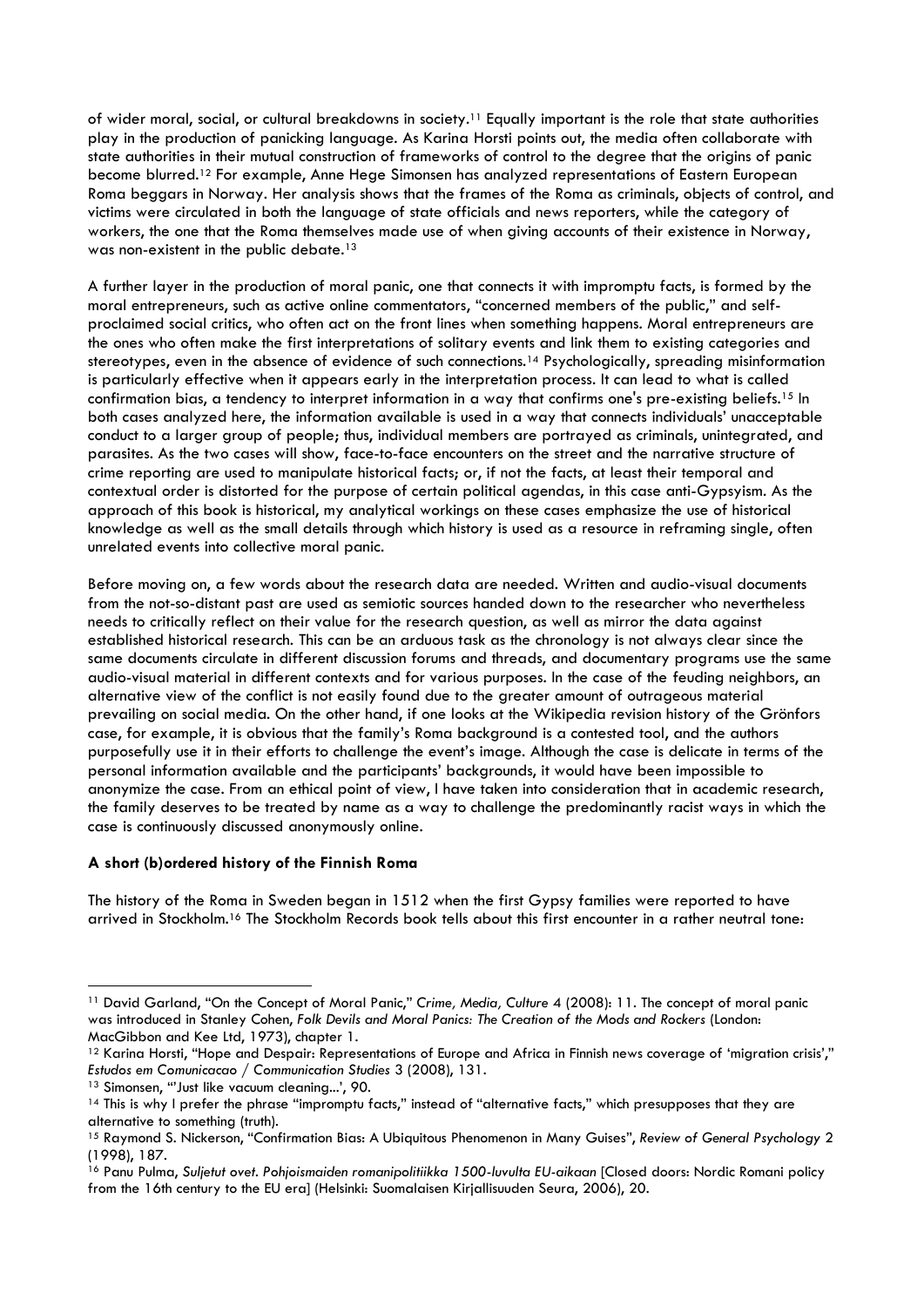*"29 September 1512, On Archangel Saint Michael's Day Gypsies arrived in the city, coming – it was said – from the land of Little Egypt. They brought their wives and children with them, some only babies. They were accommodated in Saint Lars's shelter and numbered 30 couples. Their leader is named Count Anthonius. The city granted them 20 marks."*<sup>17</sup>

This entourage was part of the 16th century Roma people who travelled around Europe with various letters of recommendation, stating, for example, that they were on a pilgrimage of penitence. Their exoticism was, however, soon replaced by suspicion. In 1637, a royal decree was introduced that declared all Gypsies outlaws; they could be deported immediately or beheaded for any crime without a court decision. The law was unique in Swedish history both in its severity and execution, although it was never carried out in practice because of its apparent misfit with the Swedish juridical system. <sup>18</sup> In addition, the church took a negative stance toward the Roma who were denied all services provided by the church. However, examples of individual priests who opposed the orders from above and offered ceremonies to the Roma are also found here. The suspicious attitude nevertheless augmented an understanding of the Roma as a group of people with an outsider status and a controversial relationship with state authorities.

As a result, many Gypsies concentrated in the Finnish parts of the Swedish-Finnish kingdom where the grip of the state authorities was weaker. Finland's new status in 1809 as an autonomous part of Russia offered opportunities for the Finnish Roma to maintain their culture. This is in contrast to the Roma living in Sweden who gradually merged with other traveler groups, often called "tattare" in historical literature.<sup>19</sup> While the Roma life in Finland was by no means without hardship, they often nevertheless managed to gain a local reputation as skillful agricultural laborers, especially in relation to horses. Until the 1950s, Finnish Roma thus managed to adapt their mobile way of life and culture to the structural demands of agrarian society.

Meanwhile, in Sweden the situation was different. A committee report on the Roma situation in Sweden (The Committee on Legislation Concerning Poor Relief, the so-called Lösdriverutredningen) from 1923 concluded that "[a]s the Gypsies' conformation to our society appears to be an insoluble problem, the only expediency is, in one way or another, to get the gypsies out of the country." The majority of them, however, were considered Swedish subjects and could thus not be deported. The only possible solution and policy recommendation, according to the report, was to place "such robust restrictions on their freedom of movement that they find it is to their own advantage to leave the country".<sup>20</sup>

As part of their work, the committee consulted police districts with the aim of finding out where in the country Gypsies were causing problems and how the police dealt with them. The responses showed highly stigmatized notions of the Roma. They were described as "dirty," "ugly," "untrustworthy," "useless," and "a danger to society" by the police authorities.<sup>21</sup> Some police districts declared that they had succeeded in getting rid of the troublesome groups: "Through the consistent application of sustained attentiveness, constant arrests for every offence and ensuing interrogation, detention or warnings for vagrancy, all tattare, with the exception of one family, have seen fit to leave the town."<sup>22</sup> In Sweden, other forms of government-approved repression against the Roma included work camps, children's homes, and legitimized forced sterilization programs until the late 1970s, whereas the Finnish policy was more toward assimilation through welfare state services.

1

<sup>17</sup> Records of the Stockholm city council, September 29, 1512, printed in Stockholms stads tänkeböcker 1474–1592 [Stockholm town books]. Stockholms stads tänkeböcker från äldre tid II:1–5, Ny föjld 1–8, edited by E. Hildebrand, G. Carlsson, and J. A. Almquist. (Stockholm: Kungliga Boktryckeriet P.A Nordsted & Söner, 1917–1948), 272–73. <sup>18</sup> Pulma, *Suljetut ovet*, 24–25.

<sup>19</sup> Pulma, *Suljetut ovet*, 48. The Swedish term, "tattare," should not be confused with the group of Muslims living in Finland and known as Tatars who emigrated from Russia (see Henrik Mattjus' chapter in this book). In addition to the first Roma in Sweden, often called Romani Travelers, new groups of Roma entered Sweden both at the end of the 19th century (often called Swedish Roma) and in the 1950s and 1960s (called Finnish Roma or Non-Nordic Roma according to their country of origin).

<sup>20</sup> SOU 1923:2 *Förslag till lag om lösdrivares behandling m. fl. författningar* [Draft law on travelers' treatment etc. provisions] (Stockholm: Socialdepartmentet, 1923), 89.

<sup>21</sup> Ds 2014:8. *The Dark and Unknown History: White Paper on the Abuse and Violations of Roma during the 20th Century* (Stockholm: Ministry of Culture, 2015), 39.

<sup>&</sup>lt;sup>22</sup> Questionnaire response from Ystad's police superintendent, HV, Committee on Legislation concerning Poor Relief, National Archives, quoted in DS 2014:8, *The Dark and Unknown History*, 40.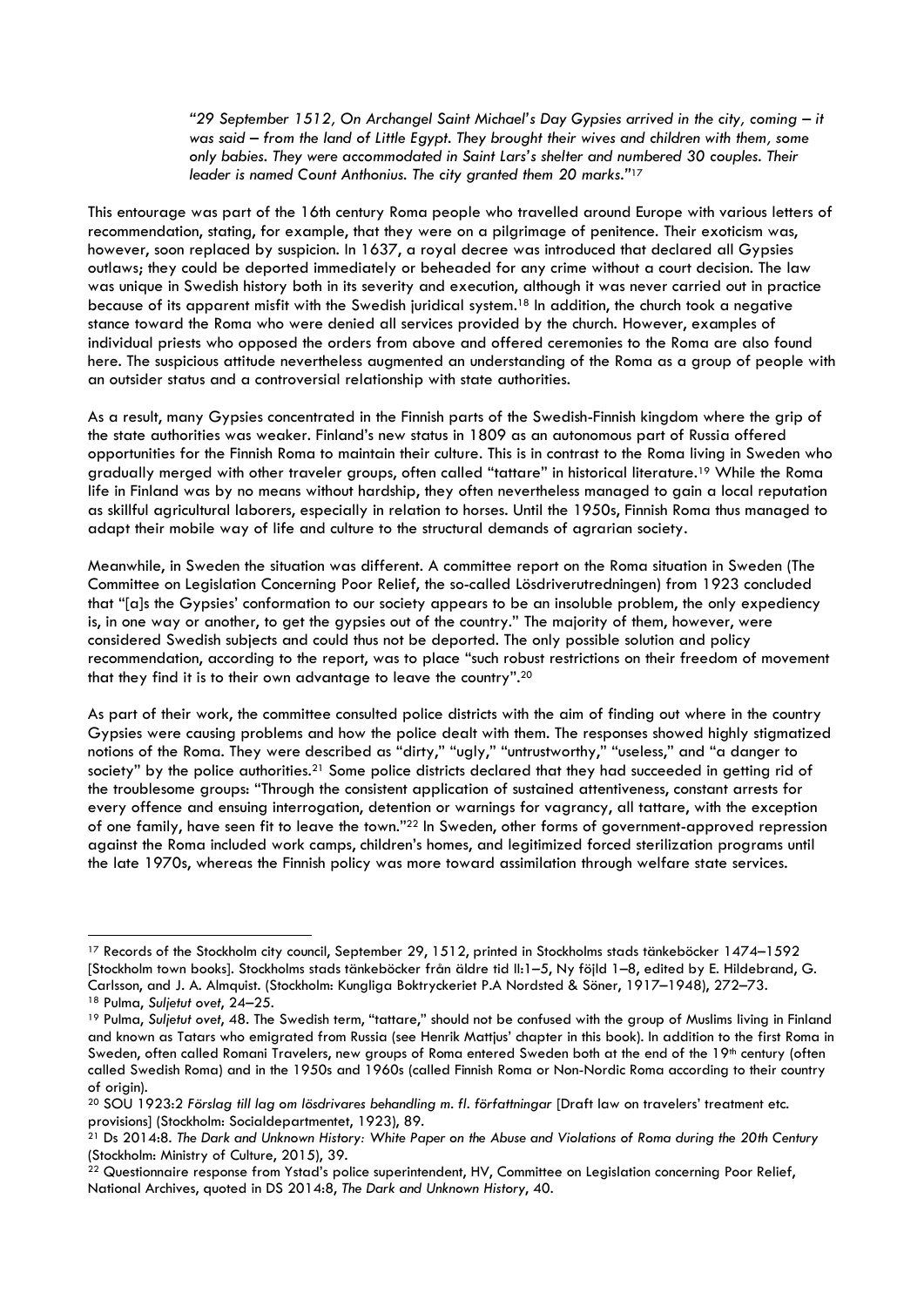During the last 50 years, the Roma have made advances in terms of education, working life, and other social participation. The differences between and within the Nordic policies is one of the reasons for the particularly strong position of Finnish Roma, even in Sweden. When the Nordic citizens became free to move and work in all of the Nordic countries, a considerable portion of Finnish Roma moved to Sweden, with the highest numbers occurring in the late 1960s. The reasons for this were typical of emigration at that time. Finland's structural change from an agriculture to an industrial society created the quest for a better life in terms of economic and social wellbeing, and Sweden seemed to offer the Roma both.<sup>23</sup> This created a new dilemma for the Swedish authorities who were worried that the majority of the Finnish Roma would find Sweden a more appropriate place to live.<sup>24</sup> A Finnish Roma couple named Grönfors were two immigrants looking for a new phase in their life. They moved to Sweden sometime in the 1960s and started a family. They lived in a small village close to the Finnish border and were engaged in horse trading.

# **Fighting neighbors, hiding away racism: Family Grönfors**

-

On April 2, 2009, the Court of Appeal in Haparanda, Sweden found A. Grönfors, a son of the immigrated Grönfors, guilty of attempted murder. Four other members of the Grönfors (father, brother, and two sisters) were found guilty of abetting the attempted murder of their neighbor E. Rano. <sup>25</sup> A. Grönfors had trespassed on Rano's property and attacked him with an axe. In his words, this was self-defense, as the family were afraid that Rano was going to shoot them. The court did not find this testimony convincing but grasped the case as a culmination of over 20 years of ongoing conflict between the family and their neighbors. Some neighbors had even been forced to move from their village because of the Grönfors' continuous harassment and verbal violence. In the court, a blurry surveillance video showing the course of the event was an important part of the evidence.

From the outset of the court hearings, the general opinion was strongly against the Roma family. Local and national newspapers reported on the conflict, often from very selective and one-sided points of view. For example, reporters listed previous police cases where members of the Grönfors family had been defendants, but left untold the cases reported to the police by the family.<sup>26</sup> Both Swedish and Finnish television had broadcasted documentaries on the conflict throughout the 1990s and 2000s. <sup>27</sup> In these documentaries, video footage and interviews with local inhabitants stood as testimony to the verbal and physical threats emanating from the Grönfors family. The prevailing questions raised by the media were: Why is such continuous immoral behavior tolerated in a welfare state? Why are various authorities – the municipality, the state, social services, and the police – powerless to handle the situation and, instead, just keep bouncing responsibility between them?

<sup>23</sup> Inka Linnea Jeskanen, "Ja niin meki lähdettii sitte Ruotsii." Suomen romanien muutto Ruotsiin 1960–1980-luvuilla muistelukerronnassa ["And so we left for Sweden, too." Narratives of Finnish Roma who emigrated to Sweden in 1960s– 1980s] (Master's Thesis, University of Helsinki, 2012), passim. See also, Marianne Junila, "From Dynamic to Declining: Mass Emigration from Northern Finland to Sweden, 1960–75," in *Imagining Frontiers, Contesting Identities*, edited by Steven G. Ellis and Lud'a Klusáková (Pisa: Esizioni Plus – Pisa University Press, 2007), 309. <sup>24</sup> Ds 2014:8. *The Dark and Unknown History*, 163–65.

<sup>&</sup>lt;sup>25</sup> The district court had earlier convicted a third brother for abetment, but the Court of Appeal did not find evidence of his involvement in the case. A. Grönfors was sentenced to eight years' imprisonment, while the father and his brother received six-year sentences. The two sisters as well as a friend of the family were sentenced to six months for covering up the crime. The Supreme Court did not address the case despite the family's appeal. Haparanda tingsrätt, mål nr B 329-08; Hovrätten för Övre Norrland, mål nr B 972-08 / B 105-09.

<sup>26</sup> See Tommy Lundqvist, "Tjugo års fejd som ingen har lyckats få stopp på [Twenty years of conflict no-one has managed to put to an end]," *NSD* November 14, 2008, accessed January 5, 2017, http://www.nsd.se/nyheter/tjugoars-fejd-som-ingen-har-lyckats-fa-stopp-pa-4167970.aspx. Tommy Lundqvist, "Fadern och tre söner åtalas [Father and three sons prosecuted]," *NSD* 14.11.2008, accessed January 5, 2017, http://www.nsd.se/nyheter/fadern-och-tre-soneratalas-4167812.aspx. Sofia Strandberg, "Nu avgör rätten 20-årig grannkonflikt [The twenty-year neighbor conflict is now judged by the Court]," *Svenska Dagbladet* December 11, 2008, accessed March 4, 2017, http://www.svd.se/nuavgor-ratten-20-arig-grannkonflikt/om/sverige.

<sup>27</sup> The TV shows covering the neighbor conflict include: *Karpolla on asiaa* [Karpo has something to say], "Kirkkoherran kiirastuli [Vicar's purgatory]", hosted by Hannu Karpo. MTV3, November 25, 1999; *Insider* TV3, "Grannfejden i Vojakkala [Neighbor feud in Vojakkala]", hosted by Robert Aschberg, Swedish TV3, April 2007; *Uppdrag Granskning* [Mission: Investigation], "Reportage: De övergivna [Report: The abandoned]", written by Janne Josefsson and Karin Mattisson, The Swedish Television Company, September 3, 2008; *Silminnäkijä* [Eye-witness], "Naapurihelvetti [Neighbor hell]", Finnish Broadcasting Company TV2, October 23, 2008; *Karpon parhaat* [The Best of Karpo], hosted by Hannu Karpo. MTV3, August 8, 2009.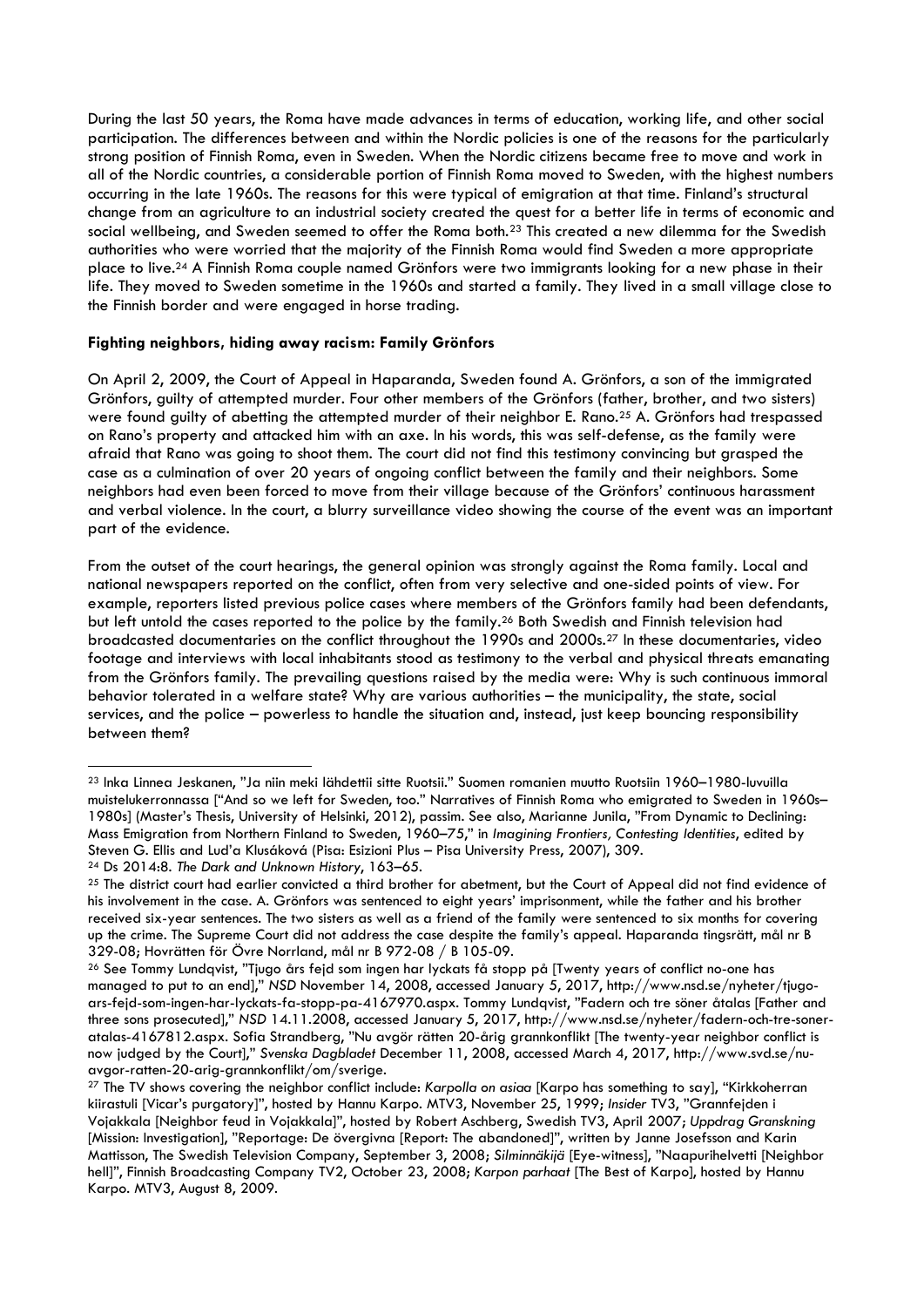No one knew how it all had begun, nor how to put an end to it. What was known – or claimed to be known – about the history of the family was that their move to Sweden in the 1960s had not been the typical story of searching for a better life. Instead, it was one of escaping involuntary treatment for mental illness they would have faced in Finland. They first lived in a caravan, as did many Roma families at that time, and later in a communal apartment in the Piteå community. According to rumors, the family caused so much trouble that the Piteå community simply wanted to get rid of them. In the 1980s, Piteå bought the family a house in Vojakkala village and offered them and Haparanda city "a considerable amount of money." In Vojakkala, the newcomers were noticed immediately; they were Gypsies, some with apparent mental illnesses.<sup>28</sup> How these "qualities" affected the existing social relations within the village must have varied individually, but as seen through the general history of Roma settlements within hostile majority populations,<sup>29</sup> those in power hardly wished for the family to acculturate and integrate into the village.

Discussion threads linked to the programs and newspaper articles predominantly cited the family as the cause for the conflict. None of the documentaries or newspaper articles mentioned the ethnic background of the family. Yet, everyone knew that the Grönfors were a Finnish-speaking Roma family. Commentators viewed the absence of recognizing the Grönfors' Roma background in the media as evidence of the state authorities' fear of being stigmatized as racist. Commentators thus expressed their disbelief in the state authorities' capacity to end the conflict, suggesting that "a local hunting accident" or "accidentally setting off Molotov cocktails" might be reasonable solutions. The circulation of "evidence" of their disturbing actions, supported by histories of earlier unsuccessful attempts of Roma to assimilate in Sweden, led only to one conclusion: members of the Grönfors family were incapable of engaging in normal life within Swedish society.

As one commentator in an internet forum put it:

*"This family should be executed, the whole bunch, so that no one with those genes will have offspring. I'm filled with so much anger when I see this, yikes! And the bastard woman who claims that Insider is a racist program and asserts that the whole family has been accused and unjustly treated, she doesn't fucking deserve anything other than a bullet in the head."<sup>30</sup>*

The language of hate speech can be rude, as the above quotation shows.<sup>31</sup> This particular internet forum is devoted to discussions of crime cases. One typical topic of discussion delves into the severity of convictions, with commentators often complaining that the courts' punishments are not harsh enough. At the same time as commentators point out the problematic relationship between the Roma and Swedish police – the oftenquoted belief that due to their cultural traditions<sup>32</sup> and violent historical confrontations with the police,<sup>33</sup> the Roma would not generally trust Swedish police – the suggested execution of all family members shows, of course, his/her own banal form of mistrust in the police. Yet, the commentator's solution (i.e., getting rid of the Roma) resonates with the official policy carried out by the Swedish state until the late 1970s. Anonymously, many respondents express their disappointment in "not getting rid of the Gypsies decades ago" when Sweden already had the sterilization program running effectively. In addition, while the family history of the Grönfors is linked with the general history of the Roma in Sweden, the present "utopian idea of a multicultural Sweden" is illustrated through the killing of those who stand for minorities and see racism everywhere.

**.** 

<sup>28</sup> Alistar *pseud*., May 25, 2012, post to the thread "Grannfejden i Vojakkala," Flashback.org, accessed November 17, 2016, https://www.flashback.org/p37530589#p37530589.

<sup>&</sup>lt;sup>29</sup> The Roma were facing a double problem after the Second World War as their travelling way of life become unstable and their settling down was often objected to locally. This even caused violent confrontations, as in the case of the Pankakoski cleaning in the Finnish municipality of Lieksa where local inhabitants evicted Roma families from their homes. See, Miika Tervonen, "Romanit ja suuri muutos [The Roma and the great transition]," in *Suomen romanien historia* [The history of the Finnish Roma], edited by Panu Pulma (Helsinki: Suomalaisen Kirjallisuuden Seura, 2012), 186–87. <sup>30</sup> RickardTheBrave *pseud*., November 27, 2008, post to the thread "Insider – Vojakkala-familien [Insider: Vojakkala

family]," Flashback.org, accessed February 3, 2017, https://www.flashback.org/t793123p2. <sup>31</sup> See also Tamas Gellert, *Det svenska hatet: en berättelse om vår tid* [The Swedish hate: a story of our time] (Stockholm: Natur och kultur, 2016).

<sup>32</sup> Martti Grönfors, "Social Control and Law in the Finnish Gypsy Community: Blood Feuding as a System of Justice," *Journal of Legal Pluralism* 24 (1986), 108.

<sup>33</sup> Ds 2014:8. *The Dark and Unknown History*, 46.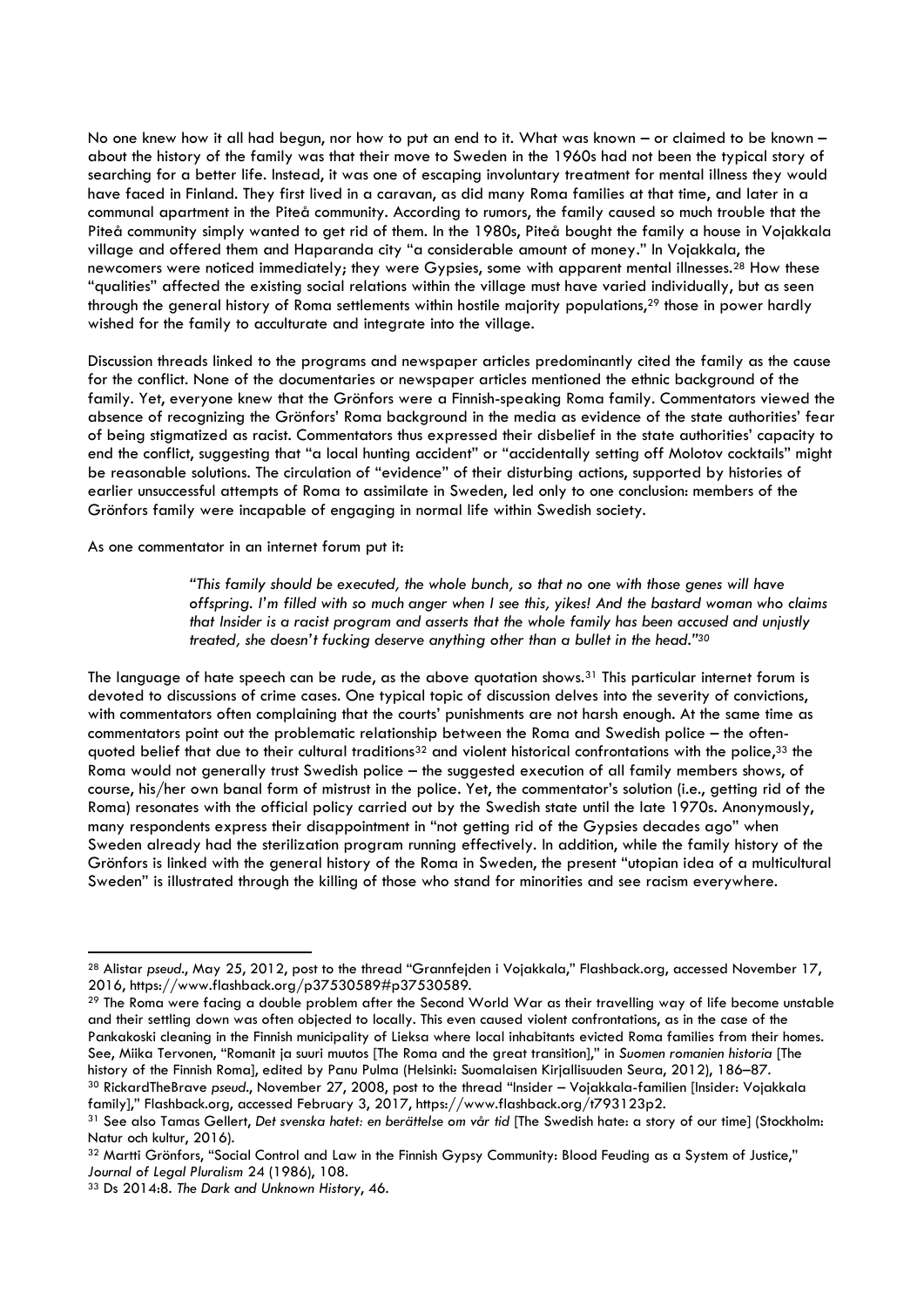Those few discussants who do not take part in the collective hate speech express their views in a considerably careful manner, as is often the case with speakers who are aware of their possibly problematic turn in conversation in terms of alignment.<sup>34</sup> They use softeners (such as "maybe") to downgrade their epistemic stance and to show that while they might be wrong, they are nevertheless unhappy about the truth claims made by previous discussants. Below, a commentator positions himself outside the local framework, emphasizing that his point of view is based on what has been available in the media. Thus, the possibility of biased information exists as he goes on to suggest that an alternative understanding of the conflict might be possible:

> *I live far, far away from Vojakkala, but I've seen the [TV programs about the] neighborhood feud and all that. It's of course easy to appreciate these things in one way because of what one has seen on TV, but yet there are usually always two sides to everything. I don't have any kind of idea how it is up there and what happens there, but I just thought I'd share with you an article I found [. . .] Made me think about it a little. . . 35*

The referred article was written by Maciej Zaremba, a Polish-born Swedish journalist, and published in a major national newspaper.<sup>36</sup> Zaremba travelled to Vojakkala and spent three months in the community talking to the locals, authorities, social workers, and police officers. Furthermore, he was the first reporter to listen to what the members of the Grönfors family had to say.<sup>37</sup> Zaremba was surprised to find that the image portrayed by the media did not match the stories told to him by the locals. He asserted that the media's coverage of the family was a product of partial fabrication of impromptu facts. For example, all the TV documentaries used the same video material shot by neighbors, which only showed the peaks of aggression, and not the buildup of controversies between the family and the neighbors. In the documentaries, the same local inhabitants were always interviewed. Every time the family did something wrong, both local and national newspapers reported the family's actions with their names and close descriptions of what had happened. When the family had been the target of harassment (as several police reports over the years confirmed), the incidents were reported in only a few lines only and anonymously. Most importantly, the media coverage did not mention that the attacked neighbor was not a model citizen either. He had a criminal record and was known for his temper and violent behavior. Also, the fact that some members of the Grönfors family had been diagnosed with mental disabilities made the power relationship between the two parties uneven.

Zaremba posed the question whether the root cause of the problem was indeed at the local level, comprising anti-Gypsy attitudes. He also questioned the legality principles of the court decisions. The court could have been influenced by the mediated history of the conflict, categorizing the family as a terrorizing entity who had collectively planned the murder for several years. Zaremba believed that the jury did not take into consideration the context of the violent event in two significant ways. The first was that the victim had done very little to achieve living peacefully with the family. In fact, Rano had threatened to get rid of the Gypsies several times. These instances of everyday racism are typically not considered in crime cases against minorities.<sup>38</sup> The second issue was that the Grönfors father and brothers were mentally disabled and, thus, unable to handle socially complicated situations. In sum, Zaremba linked the Grönfors case to the Swedish state's inability to deal with Roma issues.

-

<sup>34</sup> Jakob Steensig, "Conversation Analysis and Affiliation and Alignment", in *The Encyclopedia of Applied Linguistics*, edited by Carol A. Chapelle (Oxford: Wiley-Blackwell, 2013), 944–48.

<sup>35</sup> Anusponten *pseud.*, April 28, 2012, post to the thread "Grannfejden i Vojakkala," Flashback.org, accessed April 15, 2017, https://www.flashback.org/p37071764.

<sup>36</sup> Maciej Zaremba, "En annan bild av Vojakkala [Another picture of Vojakkala]," *Dagens Nyheter* May 18, 2009, accessed December 17, 2016, http://www.dn.se/kultur-noje/kulturdebatt/en-annan-bild-av-vojakkala.

<sup>&</sup>lt;sup>37</sup> During the conflict, the two Grönfors sisters only shared their views of the conflict through one short telephone interview in the television series, *Uppdrag granskning.* They also contacted a Finnish television producer, Hannu Karpo, but declined to participate in the documentary once they found out that their neighbors were also taking part in the program. After the court decision, they appeared in a Swedish television talk show, see: *Malou Efter tio* [Malou after ten]*,* "Vi skulle mördas och styckas [We were being killed and cut up]", hosted by Malou von Sivers, TV4 Sweden, September 28, 2009; *Malou Efter tio*, "Ni fråga inte romerna själva [You don't ask the Roma directly]", hosted by Malou von Sivers, TV4 Sweden, September 29, 2009.

<sup>38</sup> Berit Wigerfelt and Anders S. Wigerfelt, "Anti-Gypsyism in Sweden: Roma's and Travellers' Experiences of Biasmotivated Crime," *Internet Journal of Criminology* (2015), 5, accessed January 10, 2017, https://media.wix.com/ugd/b93dd4\_be0750143d6742188b5e09eaf4c8ca18.pdf.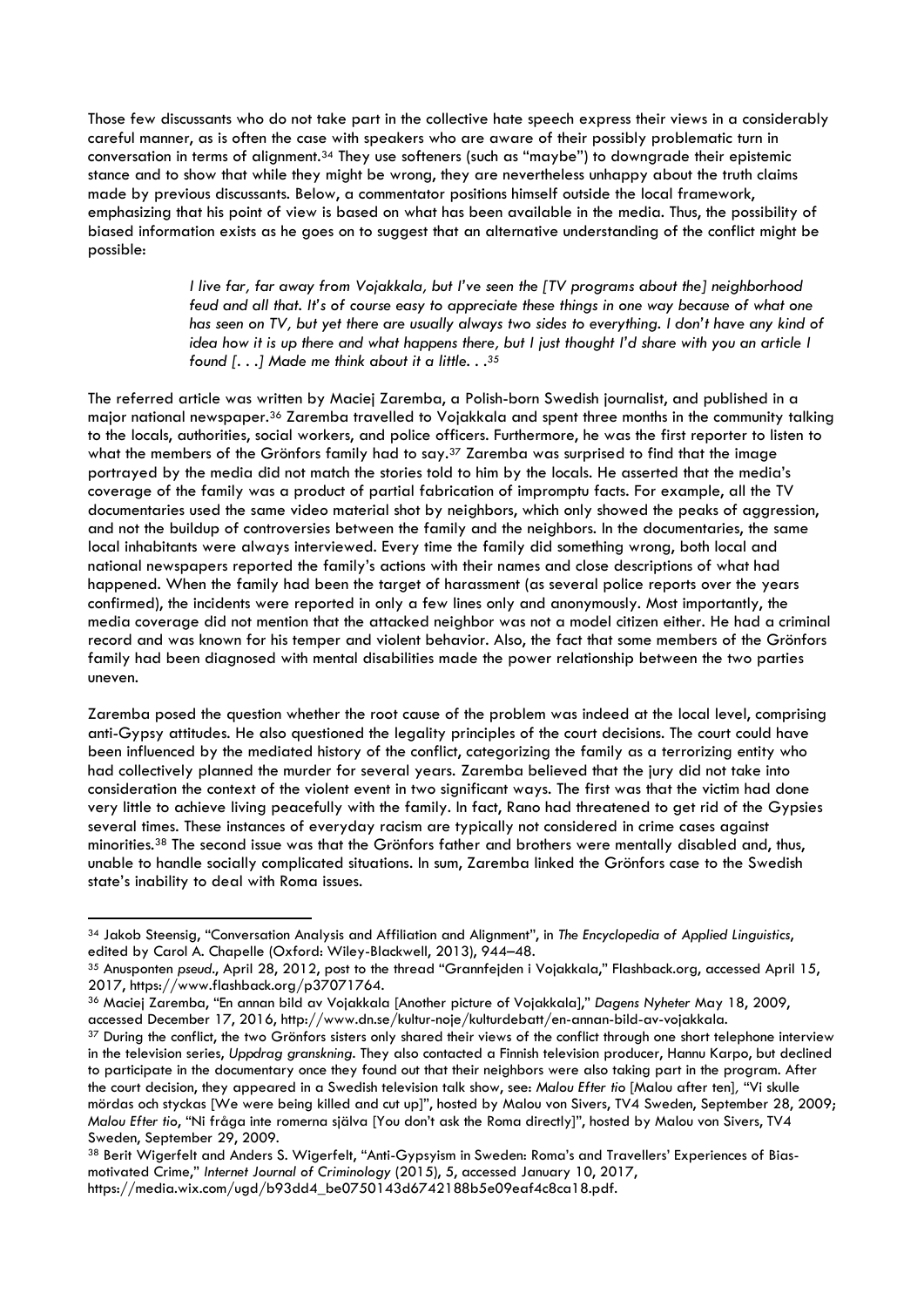The story was not over, however. Four years later, Rano was found murdered. The case was again reported nationwide. Rano was introduced as the victim of the Vojakkala axe crime, thus creating a temporal, if not even a causal connection between the two cases.<sup>39</sup> In the crime-related internet forums, the speculations started immediately. Could someone from the Grönfors family, even though most of them were still in prison, be the murderer? Some of the commentators referred to Gypsy blood feuding as an alternative system of justice. <sup>40</sup> Someone from the Grönfors kin could have been given an order to assassinate him:

> *"I would think that his murderer comes from the Grönfors clan or from their closest circle of friends. The shooter lurks likely somewhere in Finland. We have previously witnessed how all types of scum shuttle so easily over the border up there."* 41

Even after the police authorities reported having arrested a suspect – who was in no way related to the Grönfors – the speculations did not end. Still today, short video clips from the feuding neighbors case circulate on the internet, and commentators frequently equate the attempted murder with the murder, proposing as fact that the Grönfors (or in the absence of the name, Gypsies collectively) were behind both atrocities. Due to the media attention and platforms where any video is potentially reframed to stand as evidence of something quite different, the video clips of the Grönfors family shouting vulgarities at their neighbors will never stop running. Their family name, typical of Finnish Roma, remains connected to any crime made by someone with the same family name. This is an example of creating an impromptu fact, a knowledge claim that is partly fact (someone from the family abused their neighbors), but partly a fabrication, a misguided composition of singular events (leading to abuse).

The distribution of impromptu facts makes it difficult for outsiders to make sense of the original course of events differently. After becoming aware of the Roma side of the neighbor-conflict story, new questions are prone to emerge irrespective of whether one believes that their story is more truthful than the other one. These questions open up themes that are common to many rural newcomers belonging to ethnic, cultural, or sexual minorities. Tolerating differences often requires that the newcomers do not challenge the prevailing social order.<sup>42</sup> When this proves difficult or impossible, as was the case in Vojakkala, the means of making the newcomers feel unwelcome by the local population can be many, ranging from exclusion to open conflicts. Why would a violent person with a known criminal background and anti-Roma opinions want to move next "to the most abhorrent Roma family in Sweden"? Is it a legitimate claim to expect that the Roma are the ones who always have to move away because of their romanticized nomadic style of living? Are rural communities particularly challenging places for the Roma to live if their ways of living collide with the Swedish rural idyll?<sup>43</sup>

# **An encounter with Eastern European Roma street beggars in Finland**

The case of Grönfors family offered a deeply personal illustration of the problems of local community relations and Roma life in contemporary Sweden. Could larger cities, which scholars characterize by mundane friendliness and greater tolerance for difference,<sup>44</sup> provide an anonymous shelter for the Roma, with or detached from their (presumed) nomadic practices? While Nordic cities are historically a result of a mixture of various ethnic, cultural, and social groups of people, the Roma are not easily accommodated in cities either.

<sup>1</sup> <sup>39</sup> *TV3 Dokumentär*, "En annan del av värkligheten [TV3 Document: Another part of the truth]," written by Robert Aschberg, TV3, March 24, 2012.

<sup>40</sup> On blood feuding, see Grönfors, "Social Control", 108.

<sup>41</sup> Spoke island *pseud.,* April 25, 2012, post to the thread "Grannfejden i Vojakkala," Flashback.org, accessed January 17, 2017, https://www.flashback.org/t550824p181.

<sup>42</sup> See Hanna-Mari Ikonen and Samu Pehkonen, "Rural Men in Nordic Television Programs," in *Sexuality, Rurality, and Geography*, edited by Andrew Gorman-Murray, Barbara Pini, and Lia Bryant (Lanham: Lexington Books, 2013), 75. 43 This has been a central topic in the research on travelers in the United Kingdom context. See, Keith H. Halfacree,"Out of place in the country: Travellers and the 'rural idyll'," *Antipode* 28 (1996), 42–72. Sarah L. Holloway, "Outsiders in Rural Society? Constructions of Rurality and Nature–Society Relations in the Racialisation of English Gypsy-Travellers, 1869–1934," *Environment and Planning D: Society and Space* 21 (2003), 695–715.

<sup>44</sup> Nigel Thrift, "But malice aforethought: cities and the natural history of hatred", *Transactions of the Institute of British Geographers NS* 30 (2005), 141. Hannes Weber, "Mehr Zuwanderer, mehr Fremdenangst? Ein Überblick über den Forschungsstand und ein Erklärungsversuch aktueller Entwicklungen in Deutschland," *Berliner Journal für Soziologie* 25 (2015), 398.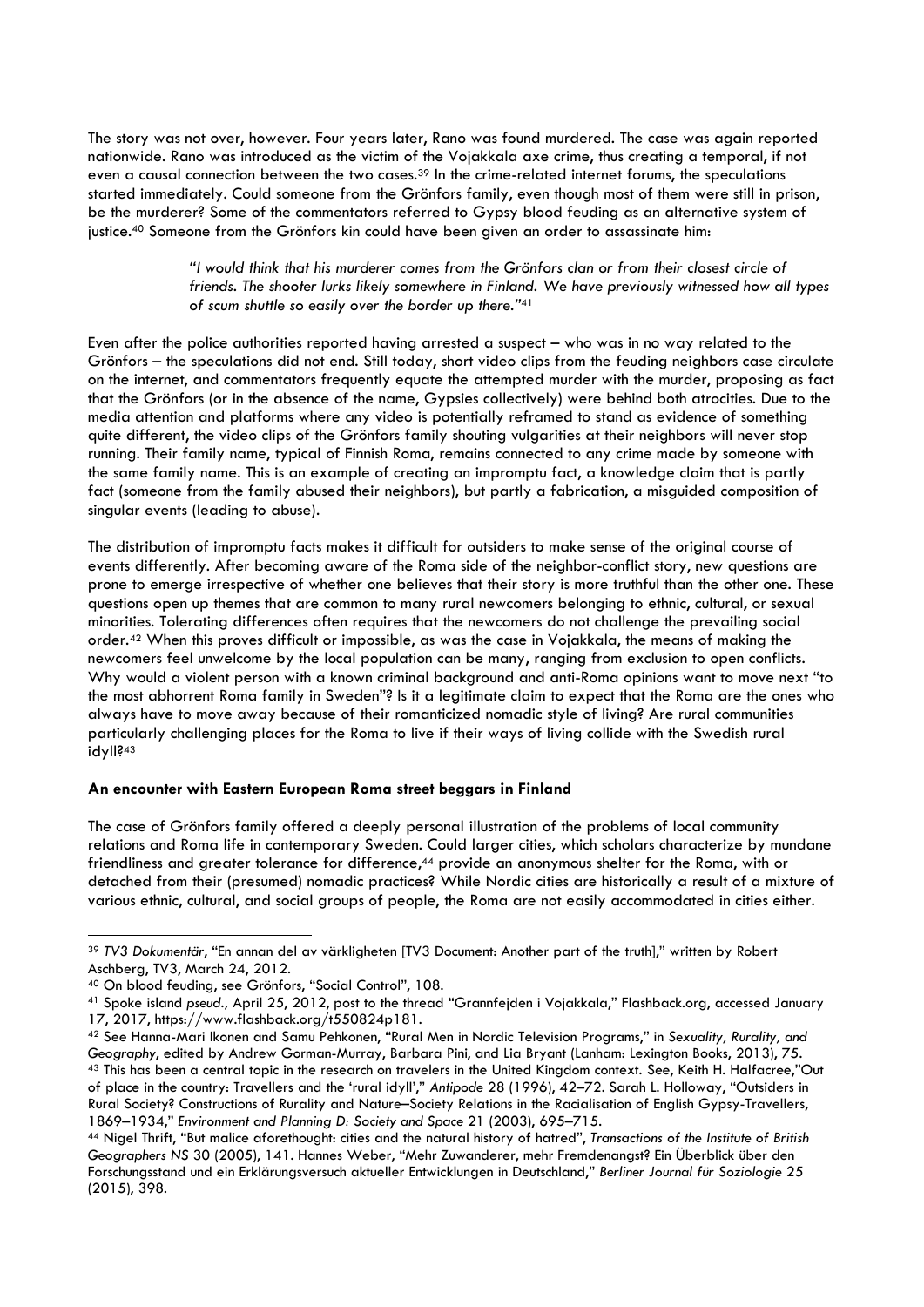This is true with the traditional Roma in Nordic countries, but especially with the newcomers, Eastern European Roma beggars entering Nordic countries and engaging in street begging.

The entry of Romania and Bulgaria into the EU in 2007 opened up new possibilities for the Roma, whose poor but relatively stable economic and social position within socialist systems had been crushed by the breakdown of communist regimes in the 1990s and by the outbreak of nationalist political agendas that led to open discrimination and racism toward the Roma. <sup>45</sup> In addition to these push factors, aspirations for improved living standards and prospects of finding work resulted in many Roma EU citizens moving to other EU countries. The Eastern European Roma are part of the internal tensions within the EU, which have been legally addressed somewhat differently by the member states but nevertheless produce similar marginalized living experiences for the Roma people. On one hand, the EU promotes equal rights for the Roma in the Eastern European member states; on the other hand, it pressurizes those countries to keep the Roma within their borders, thereby regulating their right to free movement as EU citizens.<sup>46</sup> The Eastern European Roma are visible to the public exclusively through their engagement in begging.

The daily presence of beggars on the street creates a strong contrast between the image of the Nordic model welfare state and the problem of categorizing the Roma who are, in the traditional sense, neither tourists, nor migrant workers, nor asylum seekers. In Nordic countries, begging as a sustained means of livelihood has been banned since the 17th century through various vagrant legislations and has been considered non-existent since the introduction of the welfare state in the 1970s. Hence, the daily presence of beggars in the urban landscape has become a controversial issue.<sup>47</sup> Although the number of Eastern European Roma beggars arriving in Finland has been small – approximately 200-500 persons annually enter and leave Finland<sup>48</sup> – compared to, for example, 40,000 Roma living in camps in Italy<sup>49</sup> and an estimated 12 million living in Europe50, some concerned citizens and politicians have found it difficult to cope with the "Roma problem." The Mayor of Helsinki, Jussi Pajunen, for example, identified street disorder explicitly with Roma beggars and argued for the need to stop the Roma's uncontrolled migration.

To curb this mobility and fight the resulting moral panic, both Finland and Sweden have taken steps toward legislation that would make begging illegal, as has been the case, for example, in Denmark. <sup>51</sup> The problem with various draft laws has been their semi-hidden aim to tackle only non-Finnish Roma. In addition to ethnic discrimination, legal attempts have been criticized for being ineffective to battle "deceit, fraud, and organized crime" that are commonly believed to be linked to begging. <sup>52</sup> The assumption that *only* Roma beggars constitute a crime-related problem has been raised in the Finnish news media,<sup>53</sup> although this assumption has been shown to be incorrect elsewhere. <sup>54</sup> Nevertheless, some citizens choose to explicate their anti-Gypsy attitudes and distrust toward state authorities through direct action on the street.

-

<sup>45</sup> István Pogány, *The Roma Cafe: Human Rights and the Plight of the Romani People* (London: Pluto Press, 2004), 7–8. <sup>46</sup> Mikko Puumalainen, "Poissa silmistä, poissa mielestä. Romanikerjäläiset ja liikkumisvapaus [Out of sight, out of mind. Roma beggars and freedom of mobility]," in *Kerjääminen eilen ja tänään* [Begging in history and today], edited by Virpi Mäkinen, Virpi and Anne Birgitta Pessi (Tampere: Vastapaino, 2009), 122–30.

<sup>47</sup> See Riitta Laitinen's chapter in this book. See also, Kaarlo Arffman, "Hyvinvointivaltion synty ja kerjäämisen katoaminen Pohjoismaista [The origins of the welfare state and the disappearance of begging in Nordic Countries]," in *Kerjääminen eilen ja tänään* [Begging in history and today], edited by Virpi Mäkinen and Anne Birgitta Pessi (Tampere: Vastapaino, 2009), 193.

<sup>48</sup> Miika Tervonen and Anca Loredana Enache, "Uusia tulijoita [New arrivals]," In *Suomen Romanien historia* [The history of the Finnish Roma], edited by Panu Pulma (Helsinki: Suomalaisen Kirjallisuuden Seura, 2012), 265.

<sup>49</sup> Nando Sigona, "'The Gypsy Problem'. The Roma in Italy: Stereotyping, Labelling and 'Nomad Camps'," *Journal of Ethnic and Migration Studies* 31(2005), 741.

<sup>50</sup> Anne Beate Reinertsen, "Writing Race Roma 3D: 'Put in Vase to Give Nice,' She Said—And Nobody's Here But Me," *Qualitative Inquiry* 20 (2014), 489.

<sup>51</sup> Anna Britt Djuve et al., *When poverty meets affluence. Migrants from Romania on the streets of the Scandinavian capitals* (Oslo: The Rockwool Foundation, 2015), 10.

<sup>52</sup> Stef Adriaenssens and Jef Hendrickx, "Street-level Informal Economic Activities: Estimating the Yield of Begging in Brussels," *Urban Studies* 48 (2011), 24. Virpi Mäkinen, "Are there fundamental rights for Roma beggars in Europe?," *Political Theology* 14 (2013), 201–18.

<sup>53</sup> Kari Alenius, "Beggars, scammers, discriminated against by the whole of Europe: Romania's Roma in Finnish tabloids, 2008–2011," *Revista Română de Studii Baltice și Nordice / The Romanian Journal for Baltic and Nordic Studies* 4 (2012), 97–105.

<sup>54</sup> Djuve et al., *When poverty meets affluence*, 66, 80.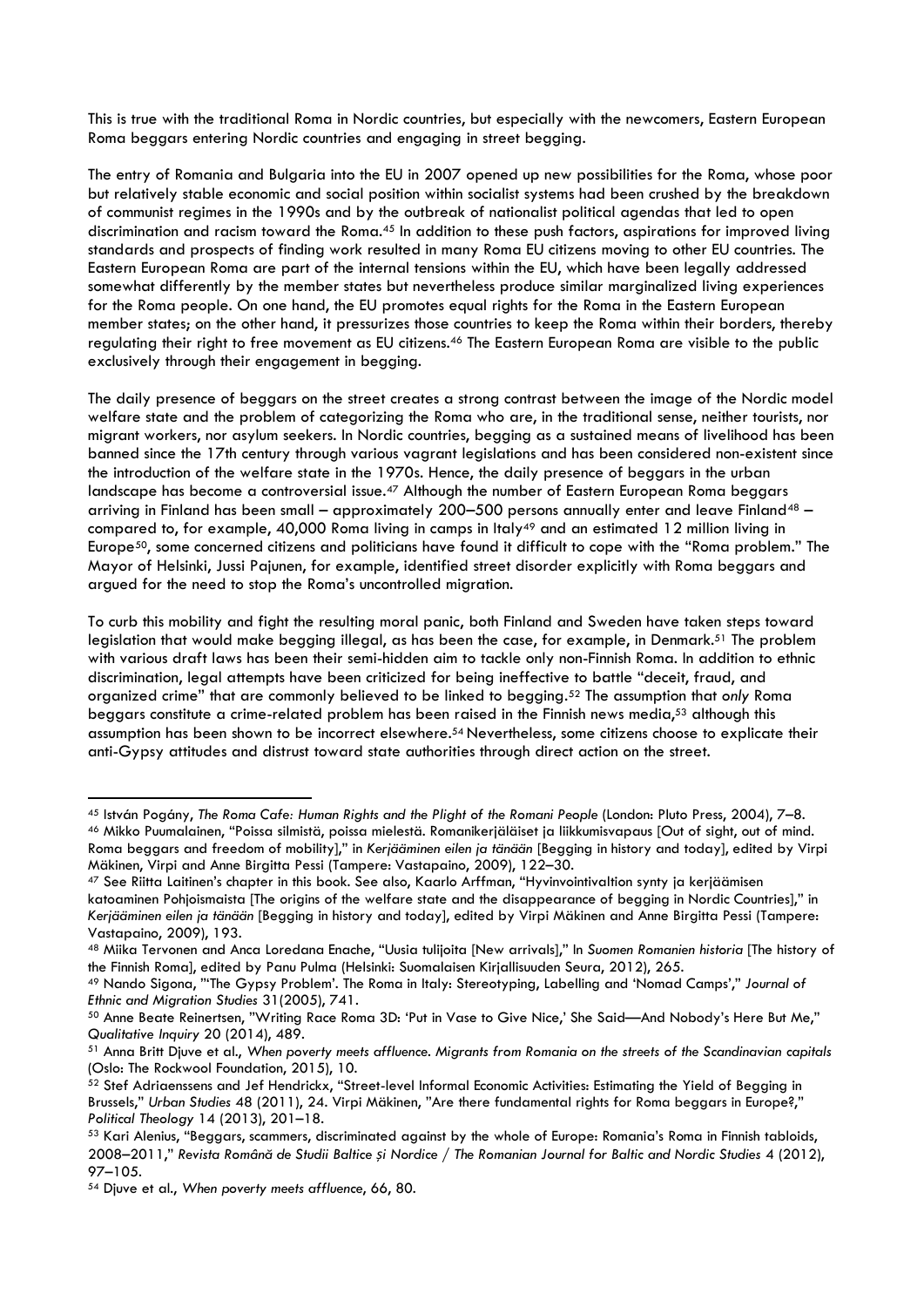One such person maintains a YouTube channel dedicated to videoed encounters with Eastern European Roma beggars. In these videos, an arrogant Finnish citizen, "a man of the law," approaches and engages in conversation with female Roma beggars. He does not engage in vigilantism or direct physical violence, but his provocative conversational practices relate to what Michael Shapiro calls "micropolitics of justice," "a process in which individuals and collectives are affected by legality/illegalities, such that they participate in a culture of feelings or sensibilities and subsequently engage in discursive encounters about what is just."<sup>55</sup> The man seeks to solve the problem, which he claims the Finnish authorities have turned a blind eye to. He contextualizes his encounters with Roma beggars as an individual effort to make "the Roma problem" visible and to remove the women from the street at least temporarily. According to him, people should not donate money to these women, who he claims are not real beggars living in poverty but "marionettes short-changed by the mafia." His aim is to portray Roma beggars as scammers, who are incompetent, "out of place," and "not like us," in much the same way as the online commentators in the Grönfors family case.

In face-to-face encounters taking place in urban public spaces, the formulation of derogatory turns-in-talk is open for contestation in a different manner than anonymous online commentating. The validity or accuracy of claims can be questioned or met with counterarguments. The man uses his knowledge of law and regulations as an argumentative tool to show his authority over the beggars. However, simply knowing the law does not make him eligible to enforce the law. He thus needs to build up the conversation in terms of his epistemic and deontic rights toward the beggars. These rights are not given entities but are always negotiated in interactions, as has been shown in conversation analysis literature. In short, conversations are built on participants speaking one at a time in alternating turns. The turns are then used to construct various tasks and to respond to previous comments. Epistemic rights refer to the participants' (assumed) right to believe or accept something as true, whereas deontic rights refer to their right to determine the other's future actions.<sup>56</sup> The man needs to enact particular interactional methods (for example, threatening) in order to read the law as someone who is not officially eligible to read the law (as opposed to, say, police officers or security guards). Likewise, the beggars resort to another set of methods to question his aggressive conduct or claims about their future actions. As the conversation takes place with a mixture of English, Finnish, and Romanian, it is not always clear how much the participants understand each other. Yet, what is noteworthy is that single mutually recognizable words such as "police" ("poliisi" in Finnish or "politie" in Romanian) act as cooperative devices for interaction, as is the case in the extract below. The man approaches a group of three beggars who have already noticed him from a distance. Two women leave the place while one remains seated on the pavement. The man stops by a woman who indicates that she does not want to be filmed and that the man should go away. He continues harassing the woman: $57$ 

```
Extract 1.
1 Man: if you're a tourist you cannot be on the street,
2 I'm calling the police,
3 mä soitan poliisit jos mä nään sut viel [täällä. ]
         I will call the police if I see you again here
4 Woman: [politie?] (-) politie?]
                                           police (you call) police
5 Man: joo mä soitan [poliisin (.) ] heti soita[n joo,
         Yes I will call the police immediately yes I will
6 Woman: [(-) poliţie? ] [poliţie.]
                      (call) police police
7 ((short pause)) 
8 Man: ja sun kaverit saman [tien. ]
         and your friends as well
9 Woman: [no politie] no politie.
                            no police no police
10 Man: you know what's a deportation.
```
-

<sup>55</sup> Michael J. Shapiro, "The Micropolitics of Justice: Language, Sense and Space," *Law, Culture and the Humanities* 8 (2012), 467.

<sup>56</sup> On epistemic rights, see, Tanya Stivers, Lorenza Mondada and Jakob Steensig, "Knowledge, morality and affiliation in social interaction," in *The morality of knowledge in conversation*, edited by Tanya Stivers, Lorenza Mondada and Jakob Steensig (Cambridge: Cambridge University Press, 2011), 8–19. On deontic rights, see, Melisa Stevanovic and Anssi Peräkylä, "Deontic Authority in Interaction: The Right to Announce, Propose, and Decide," *Research on Language and Social Interaction* 45 (2012), 297–99.

<sup>&</sup>lt;sup>57</sup> Words in round brackets are indicative of what the speaker may have said. Square brackets indicate overlapping talk.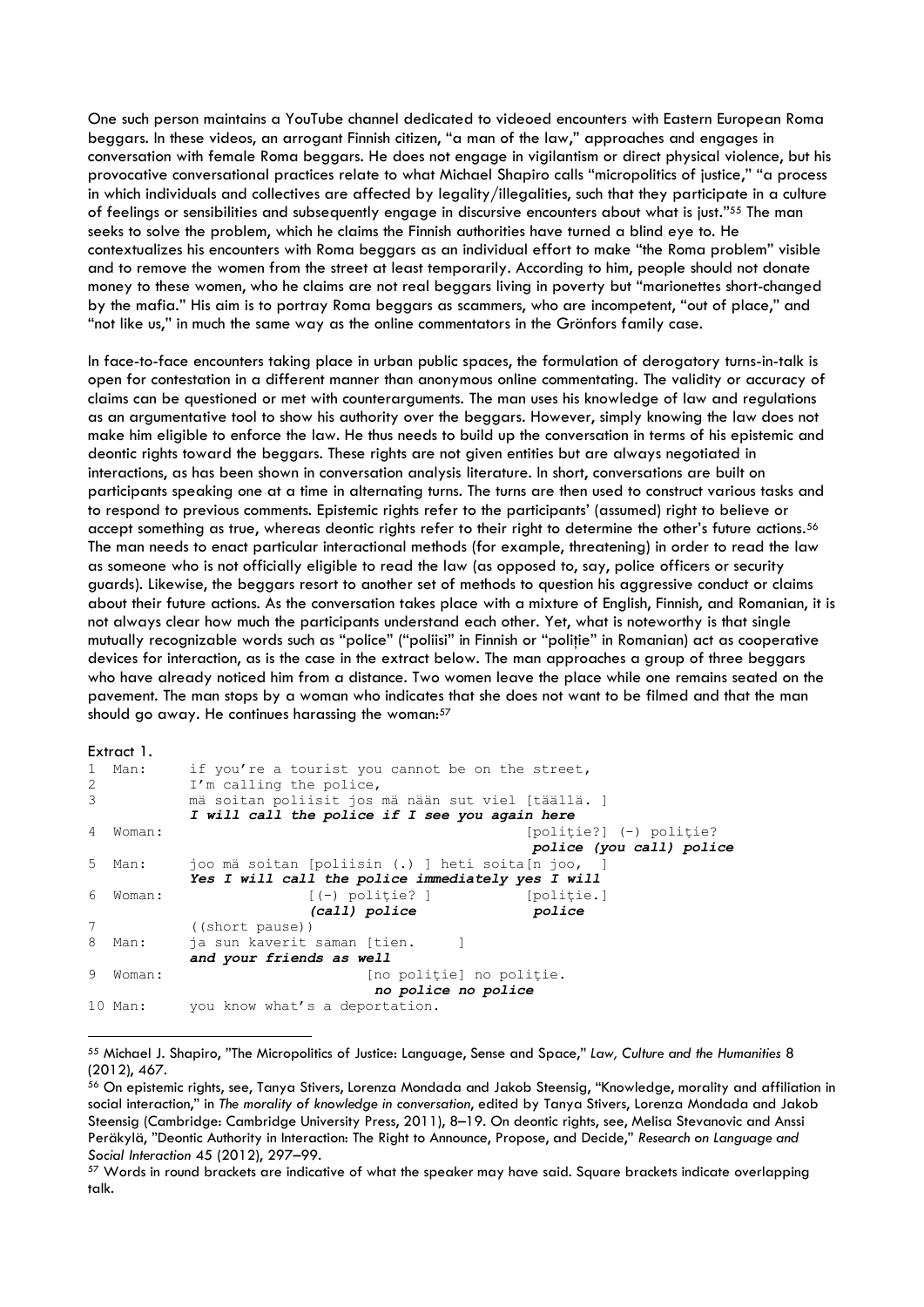The extract shows the turn-by-turn nature of negotiating participants' authority and rights in conversation. In the first line of the extract, the man formulates an epistemic claim about the identity of the woman as a tourist. It includes an authoritative statement about the rights and duties of such a group of people: tourists should have enough money to cover their expenses and should thus not have to resort to begging on the street. His epistemic right to treat the woman as a tourist is partly built on common knowledge – EU citizens' rights to enter another EU country – and is partly reinforced by the woman's inability to resist this categorization. He then extends his turn without pausing and transfers the epistemic authority to his deontic right to call the police who should remove the beggars (line 2). Instead of actually calling the police, he switches to Finnish (line 3) and reformulates his prior turn to a threat grammatically with a conditional clause ("if I see you again here"). The code switching between English and Finnish is part of his documentary method to capture the beggars as passive, void of their own agency. It is also a way of showing his power over the women who are (presumably) unable to understand Finnish and should thus feel excluded from the conversation they are reluctantly part of.

Although his threat might just be a rhetorical device without any reasonable material consequences in sight, the woman recognizes the single repeated word "police." This makes the presence of police a workable "resource" to both parties. On the video record, it is observable that the woman first looks in the direction of the other two women to avoid the man with the camcorder. Only after the man has uttered the word "police" twice does the woman glance at him, lift her right hand up, and repeat the word "police" with a rising intonation as a question of confirmation (line 4). Although some of the words in the woman's sentence are unclear, her turn with accompanying bodily gestures manifests a challenge to the threat formulated by the man. He reasserts his threat by saying that he will really call the police immediately (line 5 in Finnish). He also extends this threat to include all the women. The fact that the man continues to speak Finnish, a language the woman presumably cannot speak, might be read as an attempt to control the floor. The woman indicates that the police are not needed nor do they pose a real threat. The man continues to push further by asking a leading question about an even more severe possible outcome – deportation – that the calling of the police might result in for the women. Clearly, the man does not have the authority to decide whether these women could be deported from the country. However, seen from the point of view of his interactional project, he can continue harassing the women as long as his authoritative position remains unchallenged. As the man focuses the camcorder on her, she looks tired and irresolute.

A minute later, the man succeeds in his attempt to drive the women away. As the three women walk down the street, the man follows them and shouts derogatory comments. The women respond as best they can, with both gestures and words that are potentially recognizable over the language barrier.

#### Extract 2.

**.** 

```
1 Man: you are criminals (0.2) you are criminal.
2 Woman: (- - -)3 Man: I'm not crazy you're criminal
4 Woman: ce vrei, sexi? ce vrei? Huo!
            What do you want, (you want) sex? what do you want? phew!
5 Man: I'm gonna make you famous babe.
```
Calling the women criminals is a typical classification for the Roma people. Yet, the woman tries to redefine the situation with her turn (line 4), formulated as a suggestive question about the man's motives for engaging in face-to-face interactions with the women. She uses the argumentative method of building on gendered stereotypes as she suggests that the real criminal act under scrutiny is, in fact, the man who is trying to buy sex. The fact that this conversation takes place while moving in a public urban space redefines the situation as it opens up what was a private encounter into publicly heard harassment.<sup>58</sup>

What these two short but detailed analyses of passing encounters reveal in relation to the broader discourses on the Roma people is the instrumental role individual Roma are given in the tensions between full-fledged citizens and those on the margins, between state authorities and legislative frameworks, as well as between established communities and increasing migration. The discourses build on the same stereotypical images of Roma as have been witnessed in historical and literary accounts, in various internet forums, and in public media reports on the Roma. The two distinct cases analyzed here – the Grönfors family and the harassed

<sup>58</sup> Carol Brooks Gardner, *Passing by: Gender and Public Harassment* (Berkeley: University of California Press, 1995), 217.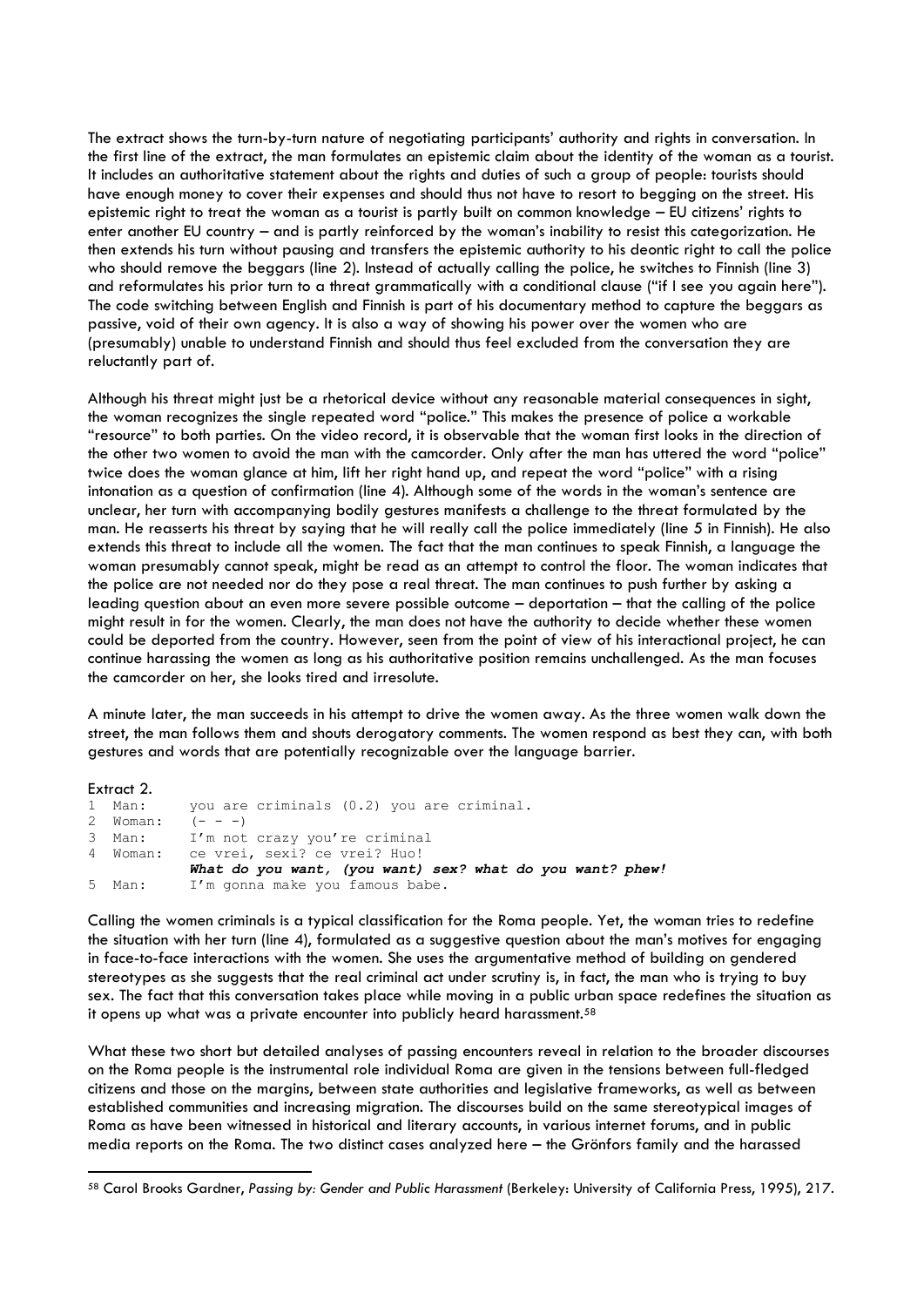female Roma beggars – are examples of taking away human dignity both from the individuals directly involved and the minority groups in general.

# **Conclusions**

The aim of this chapter has been to oscillate between historical research on the Roma and the contemporary problematic relations that migration poses to different Roma groups. In a time of mass mediated information, there is plenty of newsworthy material to build chains of cause and effect, which then produce a relatively fixed landscape of power and community relations.<sup>59</sup> To discover how this power system operates, we need to become absorbed in an interpretative struggle with the circulation of various impromptu facts. As Finnish historian Panu Pulma argues, many beliefs about the Roma we have taken as facts have been proven myths by historical research.<sup>60</sup> The historiography of the Roma people has been mainly operated from the point of view of the majority of the population and society, thus lacking considerable efforts by the Roma population themselves. The Roma's mobile way of life provides an illustrative example. If the urge to travel is given as the primary explanation for their migration and, thus, identification of the Roma people, as was the case in early research on Roma culture, then we miss the interplay between economic strategies of the Roma and the economic possibilities provided by the majority of the population. The experiences of the two distinctive groups of Roma described in this chapter – the Finnish Kale and the Eastern European Roma –nevertheless face the same supranational discrimination, be it by legislative means or by more mundane racist commentaries.<sup>61</sup>

This chapter has discussed the making of impromptu facts and moral panic mainly against the supposedly criminal activities of the Roma people. The often-mentioned saying that "99% ruin the good reputation of the remaining 1%" is certainly a fabrication and, at best, a pseudo-humorous one-liner. The moral panic is fabricated with the help of stereotypes, anecdotes, existing cases, and projected fears. For example, persons of Roma background (less than 0.2% of the total population of Finland) perpetrated 18% of solved robbery crimes in Finland in 2005, according to a report by The Finnish Ministry of Justice. <sup>62</sup> This statistical fact is difficult to counter-argue except by attempting to look closer at the statistics and look for variables other than the self-evident ethnicity. For example, the Finnish Ministry of Interior sponsored website states that "crime is no more common among the Roma than among other Finns of similar socioeconomic status." <sup>63</sup> The end of the sentence – *of similar socioeconomic status* – is of enormous importance here. As the Grönfors case shows (as much as it reproduces the categorization of Roma as criminals), members of the Roma groups are capable of violent acts, but is this because of their ethnic identity or the socioeconomic possibilities of becoming decent citizens under the conditions of a weakening welfare state? The criminal behavior of certain individuals or families should not be generalized to cultural traits,<sup>64</sup> but at the same time, it should be noticed that the consequences of individual choices can be reflected in the community as a whole. As long as questioning the myths about the Roma or fighting against prejudices are not the central locus of discussion in public and academic domains, the all-inclusive society and the equality of individuals will remain a slow project.

# **Bibliography**

1

Adriaenssens, Stef, and Jef Hendrickx. "Street-level Informal Economic Activities: Estimating the Yield of Begging in Brussels." *Urban Studies* 48 (2011): 23–40.

Ahmed, Sara. "A phenomenology of whiteness." *Feminist Theory* 8 (2007): 149–68.

<sup>59</sup> Jonathan Smith, "The lie that blinds: destabilizing the text of landscape," in *Place/Culture/Representation*, eds. James S. Duncan and David Ley (London and New York: Routledge, 1993), 89.

<sup>60</sup> Pulma, *Suljetut ovet*, 11–12.

<sup>61</sup> Gasche, "State regulation of the Roma in Finland," 17.

<sup>62</sup> Martti Lehti, *Ryöstörikoskatsaus 2007* [Robbery Crime Report 2007] (Helsinki: National Research Institute of Legal Policy, 2008), 47.

<sup>63</sup> "The culture of avoidance – does it still go on?," Romanit.fi, accessed January 20, 2017, http://www.romanit.fi/inenglish/traditions-and-customs/the-culture-of-avoidance-does-it-still-go-on/.

<sup>64</sup> This has been the target of criticism in Bo Hazell's *Resandefolket: Från tattare till traveller* [Travelling folk: From 'tattare' to travelers] (Stockholm: Ordfront, 2011), 25–26 directed to Birgitta Svensson's dissertation *Bortom all ära och redlighet – tattarnas spel med rättvisan* [Beyond all honor and probity – Tatars' game with justice] (Stockholm: Nordiska museets förlag, 1993) which follows the life of two traveler families through seven generations and three centuries.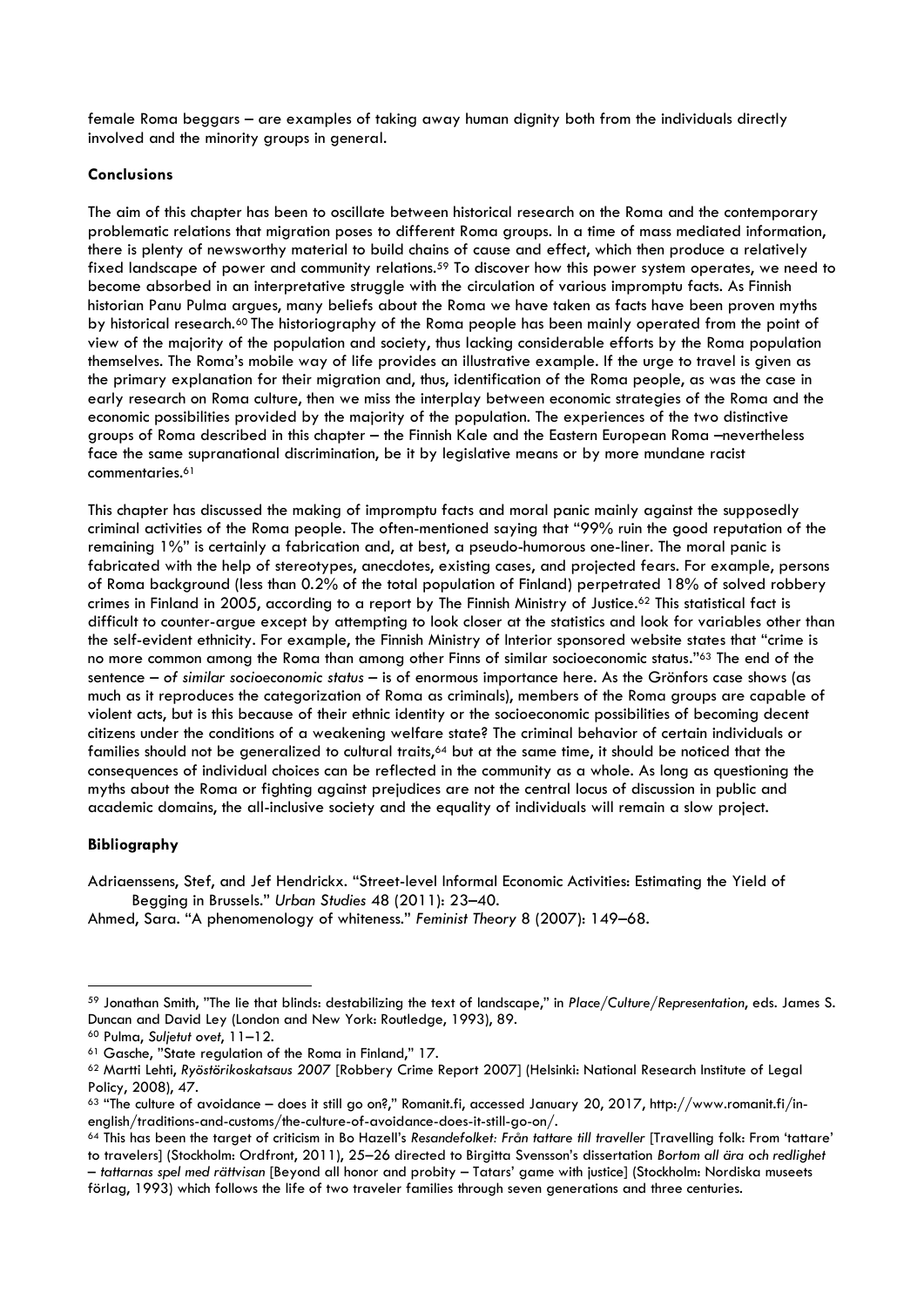- Alenius, Kari. "Beggars, scammers, discriminated against by the whole of Europe: Romania's Roma in Finnish tabloids, 2008–2011." *Revista Română de Studii Baltice și Nordice / The Romanian Journal for Baltic and Nordic Studies* 4 (2012): 87–109.
- Arffman, Kaarlo. "Hyvinvointivaltion synty ja kerjäämisen katoaminen Pohjoismaista [The origins of welfare state and the disappearance of begging in Nordic Countries]." In *Kerjääminen eilen ja tänään* [Begging in history and today], edited by Virpi Mäkinen, and Anne Birgitta Pessi, 173–206. Tampere: Vastapaino, 2009.
- Cohen, Stanley. *Folk Devils and Moral Panics: The Creation of the Mods and Rockers*. London: MacGibbon and Kee Ltd, 1972.
- Djuve, Anna Britt, Jon Horgen Friberg, Guri Tyldum, and Huafeng Zhang. *When poverty meets affluence. Migrants from Romania on the streets of the Scandinavian capitals.* Oslo: The Rockwool Foundation, 2015.
- Ds 2014:8 *The Dark and Unknown History. White Paper on the Abuse and Violations of Roma during the 20th Century*. Stockholm: Ministry of Culture Sweden, 2014.
- Gardner, Carol Brooks. *Passing by: Gender and Public Harassment*. Berkeley: University of California Press, 1995.
- Garfinkel, Harold. *Studies in Ethnomethodology*. Englewood Cliffs: Prentice-Hall, 1967.
- Garland, David. "On the Concept of Moral Panic." *Crime, Media, Culture* 4 (2008): 9–30.
- Gasche, Malte. "State regulation of the Roma in Finland. The international dimension and the minority perspective." *Siirtolaisuus/Migration* 43 (2016): 17–21.
- Gellert, Tamas. *Det svenska hatet: en berättelse om vår tid* [The Swedish hate: a story of our time]. Stockholm: Natur och kultur, 2016.
- Grönfors, Martti. "Social Control and Law in the Finnish Gypsy Community: Blood Feuding as a System of Justice." *Journal of Legal Pluralism* 24 (1986): 101–25.
- Halfacree, Keith H. "Out of place in the country: Travellers and the 'rural idyll'". *Antipode* 28 (1996): 42–72.

Hazell, Bo. *Resandefolket: Från tattare till traveller* [Travelling folk: From 'tattare' to traveller]. Stockholm: Ordfron, 2011.

- Höijer, Birgitta. "The Discourse of Global Compassion: The Audience and Media Reporting of Human Suffering." *Media, Culture & Society* 26 (2004): 513–31.
- Holloway, Sarah L. "Outsiders in Rural Society? Constructions of Rurality and Nature—Society Relations in the Racialisation of English Gypsy-Travellers, 1869–1934". *Environment and Planning D: Society and Space* 21 (2003): 695–715.
- Horsti, Karina. "Hope and Despair: Representations of Europe and Africa in Finnish news coverage of 'migration crisis'." *Estudos em Comunicacao/ Communication Studies* 3 (2008): 125–55.
- Ikonen, Hanna-Mari, and Samu Pehkonen. "Rural Men in Nordic Television Programs." In *Sexuality, Rurality, and Geography*, edited by Andrew Gorman-Murray, Barbara Pini, and Lia Bryant, 67–79. Lanham: Lexington Books, 2013.
- Jayyusi, Lena. "Values and Moral Judgment: Communicative Praxis as a Moral Order." In *Ethnomethodology and the Human Sciences*, edited by Graham Button, 227–51. Cambridge: Cambridge University Press, 1991.
- Jeskanen, Inka Linnea. "Ja niin meki lähdettii sitte Ruotsii." Suomen romanien muutto Ruotsiin 1960–1980 luvuilla muistelukerronnassa ["And so we left to Sweden too." Memory narratives of the Finnish Roma emigration to Sweden, 1960–1980s]. Master's Thesis, University of Helsinki, 2012.
- Johansen, Nicolay B. "Controlling Roma in Norway: governing through the administration of social distance." In *Punishing the Other: The Social Production of Immorality Revisited*, edited by Anna Eriksson, 165–83. London and New York: Routledge, 2016.
- Junila, Marianne. "From Dynamic to Declining: Mass Emigration from Northern Finland to Sweden, 1960–75". In *Imagining Frontiers, Contesting Identities*, edited by Steven G. Ellis, and Lud'a Klusáková, 303–17. Pisa: Esizioni Plus – Pisa University Press, 2007.
- Lehti, Martti. *Ryöstörikoskatsaus 2007* [Robbery Crime Report 2007]. Helsinki: National Research Institute of Legal Policy, 2008.
- Lobo, Michele. "Everyday multiculturalism: catching the bus in Darwin, Australia." *Social & Cultural Geography* 15 (2014): 714–29.
- Mäkinen, Virpi. "Are there fundamental rights for Roma beggars in Europe?." *Political Theology* 14 (2013): 201–18.
- Mäkinen, Virpi, and Pessi, Anne Birgitta, eds., *Kerjääminen eilen ja tänään* [Begging in history and today]. Tampere: Vastapaino, 2009.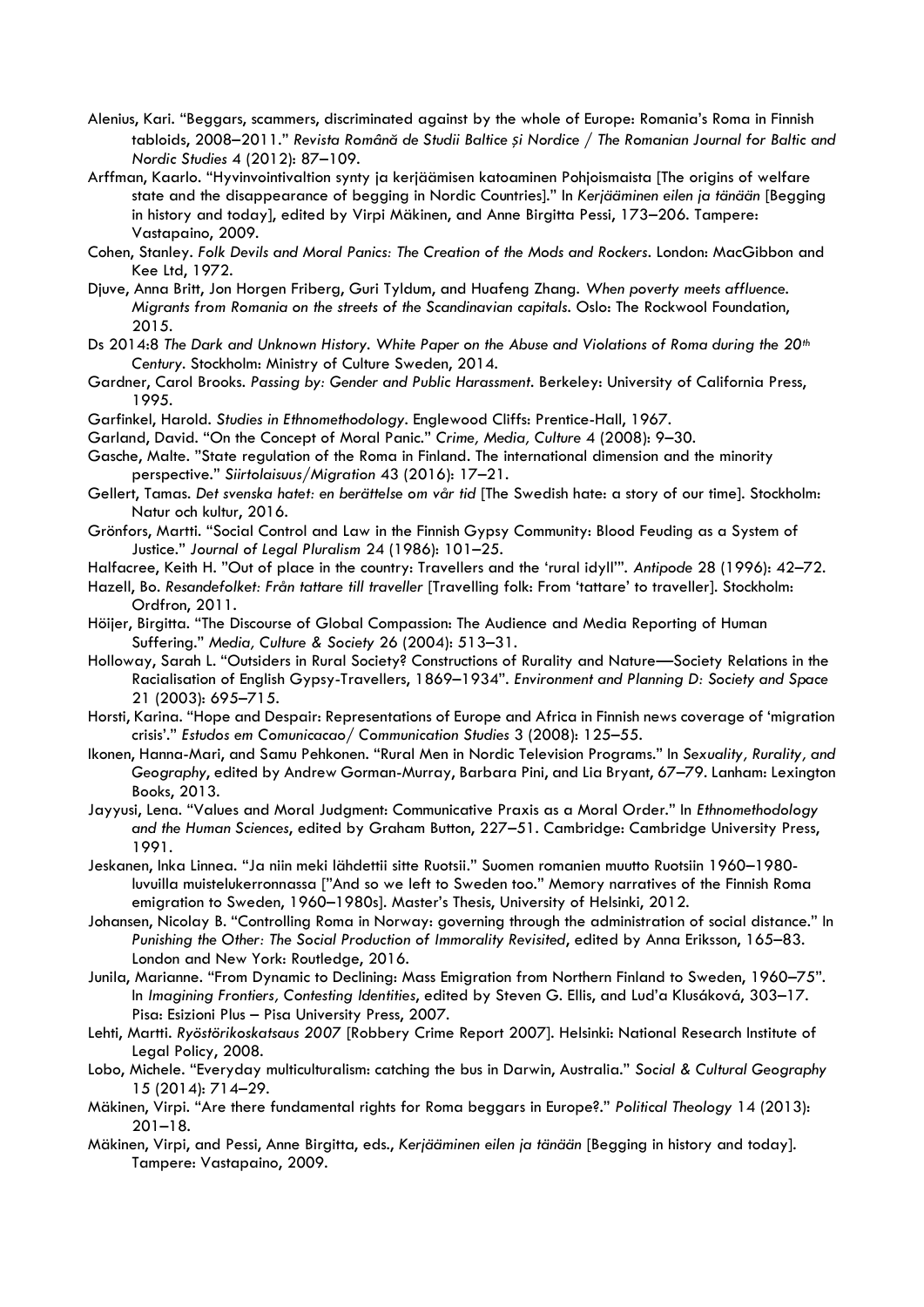Mayall, David. "Egyptians and Vagabonds. Representations of the Gypsy in Early Modern Official and Rogue Literature." *Immigrants & Minorities* 4 (1997): 55–82.

Meinander, Henrik. "Nykyhistorian tutkimus: journalistiikkaa vai tiedettä [Contemporary history: journalism or science]." *Tieteessä tapahtuu* 1 (2001): 39–44.

Nacu, Alexandra. "The Politics of Roma Migration: Framing Identity Struggles among Romanian and Bulgarian Roma in the Paris region." *Journal of Ethnic and Migration Studies* 37 (2011): 135–50.

- Nickerson, Raymond S. "Confirmation Bias: A Ubiquitous Phenomenon in Many Guises." *Review of General Psychology* 2 (1998): 175–220.
- Parker, Owen, and Óscar López Catalán. "Free Movement for Whom, Where, When? Roma EU Citizens in France and Spain." *International Political Sociology* 8 (2014): 379–95.

Pogány, István. *The Roma Cafe: Human Rights and the Plight of the Romani People*. London: Pluto Press, 2004.

- Pulma, Panu. "Kun mustalaisleiri muutti kaupunkiin. Romanikysymys Helsingissä ja Tukholmassa 1950-luvulla [When Gypsies moved to town. Romani question in Helsinki and Stockholm in the 1950s]." In *Ihmiset ovat kaupunki* [People are the city], edited by Jari Niemelä, 175–94. Turku: Turun Historiallinen Yhdistys, 1999.
- Pulma, Panu. *Suljetut ovet. Pohjoismaiden romanipolitiikka 1500-luvulta EU-aikaan* [Closed doors: Nordic Romani policy from the 16th century to the EU era]. Helsinki: Suomalaisen Kirjallisuuden Seura, 2006.
- Pulma, Panu, ed., *Suomen romanien historia* [The history of the Finnish Roma]. Helsinki: Suomalaisen Kirjallisuuden Seura, 2012.
- Puumalainen, Mikko. "Poissa silmistä, poissa mielestä. Romanikerjäläiset ja liikkumisvapaus [Out of sight, out of mind. Roma beggars and freedom of mobility]. In *Kerjääminen eilen ja tänään* [Begging in history and today], edited by Virpi Mäkinen, Virpi and Anne Birgitta Pessi, 121–70. Tampere: Vastapaino, 2009.
- Reinertsen, Anne Beate. "Writing Race Roma 3D: "Put in Vase to Give Nice," She Said—And Nobody's Here But Me." *Qualitative Inquiry* 20 (2014): 489–94.
- Roman, Raluca B. "Trans-national migration and the issue of 'ethnic' solidarity: Finnish Roma elite and Eastern European Roma migrants in Finland." *Ethnicities* 14 (2014): 793–810.
- Samra-Fredericks, Dalvir. "Ethnomethodology and the moral accountability of interaction: Navigating the conceptual terrain of 'face' and face-work." *Journal of Pragmatics* 42 (2010): 2147–57.
- Sigona, Nando. "Locating 'The Gypsy Problem'. The Roma in Italy: Stereotyping, Labelling and 'Nomad Camps'." *Journal of Ethnic and Migration Studies* 31 (2005): 741–56.
- Simonsen, Anne Hege. "'Just like vacuum cleaning...': Reporting the Roma Beggar Tourists in Norway." In *Media in motion: cultural complexity and migration in the Nordic region*, edited by Elisabeth Eide, and Kaarina Nikunen, 89-105. Farnham: Ashaate, 2011.
- Smith, Jonathan. "The lie that blinds: destabilizing the text of landscape." In *Place/Culture/Representation*, edited by James S. Duncan, and David Ley, 78–92. London and New York: Routledge, 1993.
- SOU 1923:2 *Förslag till lag om lösdrivares behandling m. fl. författningar* [Draft law on travelers' treatment etc. provisions]. Stockholm: Socialdepartmentet, 1923.
- Steensig, Jakob. "Conversation Analysis and Affiliation and Alignment." In *The Encyclopedia of Applied Linguistics*, edited by Carol A. Chapelle, 944–48. Oxford: Wiley-Blackwell, 2013.
- Stevanovic, Melisa, and Anssi Peräkylä. "Deontic Authority in Interaction: The Right to Announce, Propose, and Decide." *Research on Language and Social Interaction* 45 (2012): 297–321.
- Stivers Tanya, Lorenza Mondada, and Jakob Steensig. "Knowledge, morality and affiliation in social interaction. In The morality of knowledge in conversation, edited by Tanya Stivers, Lorenza Mondada, and Jakob Steensig, 3–24. Cambridge: Cambridge University Press, 2011.
- Svensson, Birgitta. *Bortom all ära och redlighet – tattarnas spel med rättvisan* [Beyond all honor and probity Tatars' game with justice]. Stockholm: Nordiska museets förlag, 1993.
- Tervonen, Miika. "Romanit ja suuri muutos [The Roma and the great transition]." In *Suomen romanien historia* [The history of the Finnish Roma], edited by Panu Pulma, 166–97. Helsinki: Suomalaisen Kirjallisuuden Seura, 2012.
- Tervonen, Miika, and Anca Loredana Enache, "Uusia tulijoita [New arrivals]." In *Suomen Romanien historia* [The history of the Finnish Roma], edited by Panu Pulma, 265–68. Helsinki: Suomalaisen Kirjallisuuden Seura, 2012.
- Thrift, Nigel. "But malice aforethought: cities and the natural history of hatred". *Transactions of the Institute of British Geographers NS* 30 (2005): 133–50.
- Weber, Hannes. "Mehr Zuwanderer, mehr Fremdenangst? Ein Überblick über den Forschungsstand und ein Erklärungsversuch aktueller Entwicklungen in Deutschland." *Berliner Journal für Soziologie* 25 (2015): 397–428.